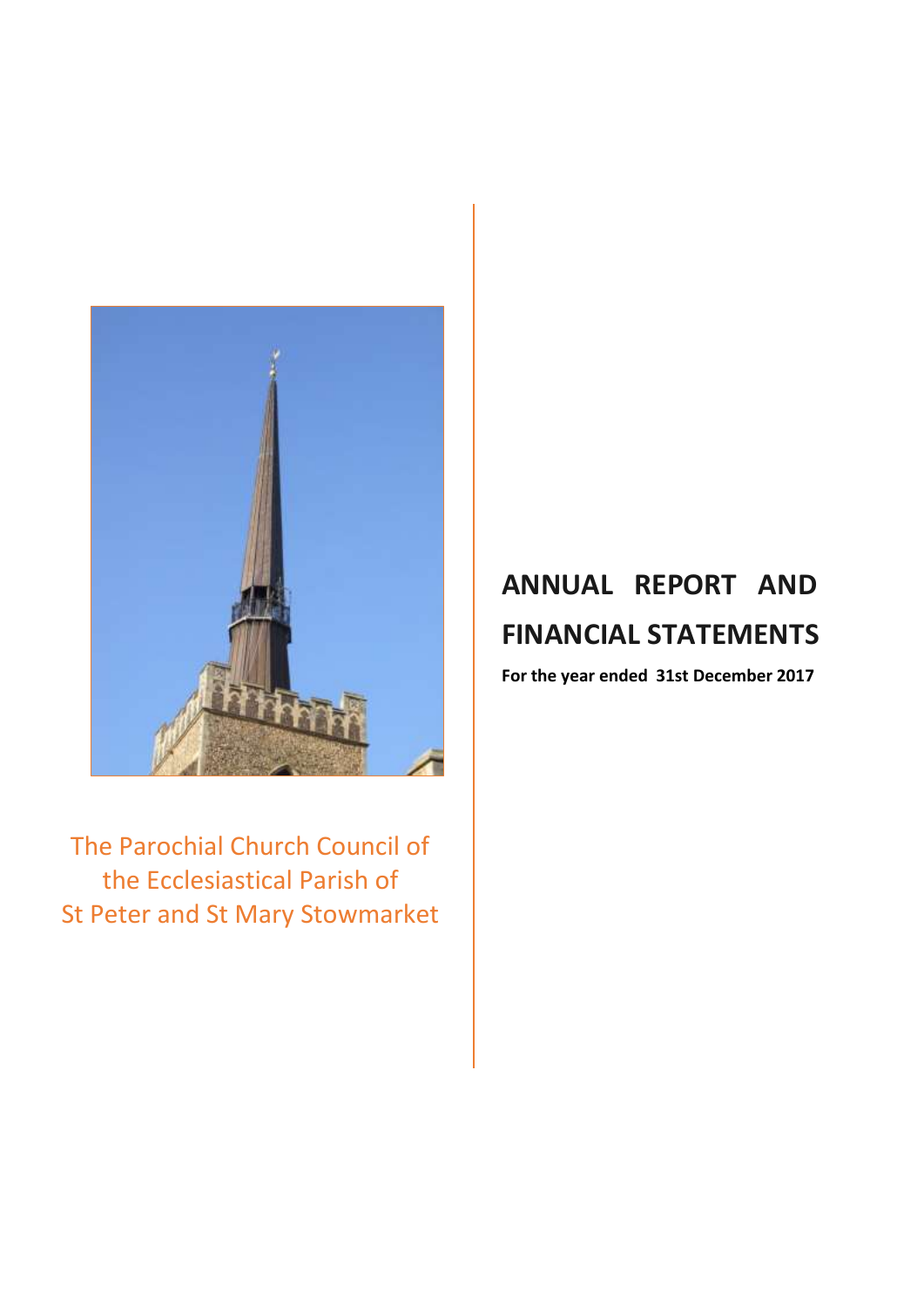## Contents and Charity Details

## **Contents**

\_\_\_\_\_\_\_\_\_\_\_\_\_\_\_\_\_\_\_\_\_\_\_\_\_\_\_\_\_\_\_\_\_\_\_\_\_\_\_\_\_\_\_\_\_\_\_\_\_\_\_\_\_\_\_\_\_\_\_\_\_\_\_\_\_\_\_\_\_\_\_\_\_\_\_\_\_\_\_\_\_\_

## Charity Details

| Vicar:                                  | Rev'd Michael Eden                                                                                                  |
|-----------------------------------------|---------------------------------------------------------------------------------------------------------------------|
| Trustees:                               | The Parochial Church Council                                                                                        |
| Charity Commission Registration number: | 1132857 (England and Wales)                                                                                         |
| Principal Office:                       | St Peter & St Mary's Church<br><b>Station Road West</b><br>Stowmarket<br>Suffolk<br><b>IP14 1ES</b>                 |
| Accountant:                             | <b>Geoff Mann FCIE</b><br><b>Geoff Mann Limited</b><br>Dee House<br><b>Highworth Avenue</b><br>Cambridge<br>CB4 2BQ |
| <b>Principal Bankers:</b>               | <b>CAF Bank Limited</b><br>25 Kings Hill Avenue<br><b>West Malling</b><br>Kent<br><b>ME19 4JQ</b>                   |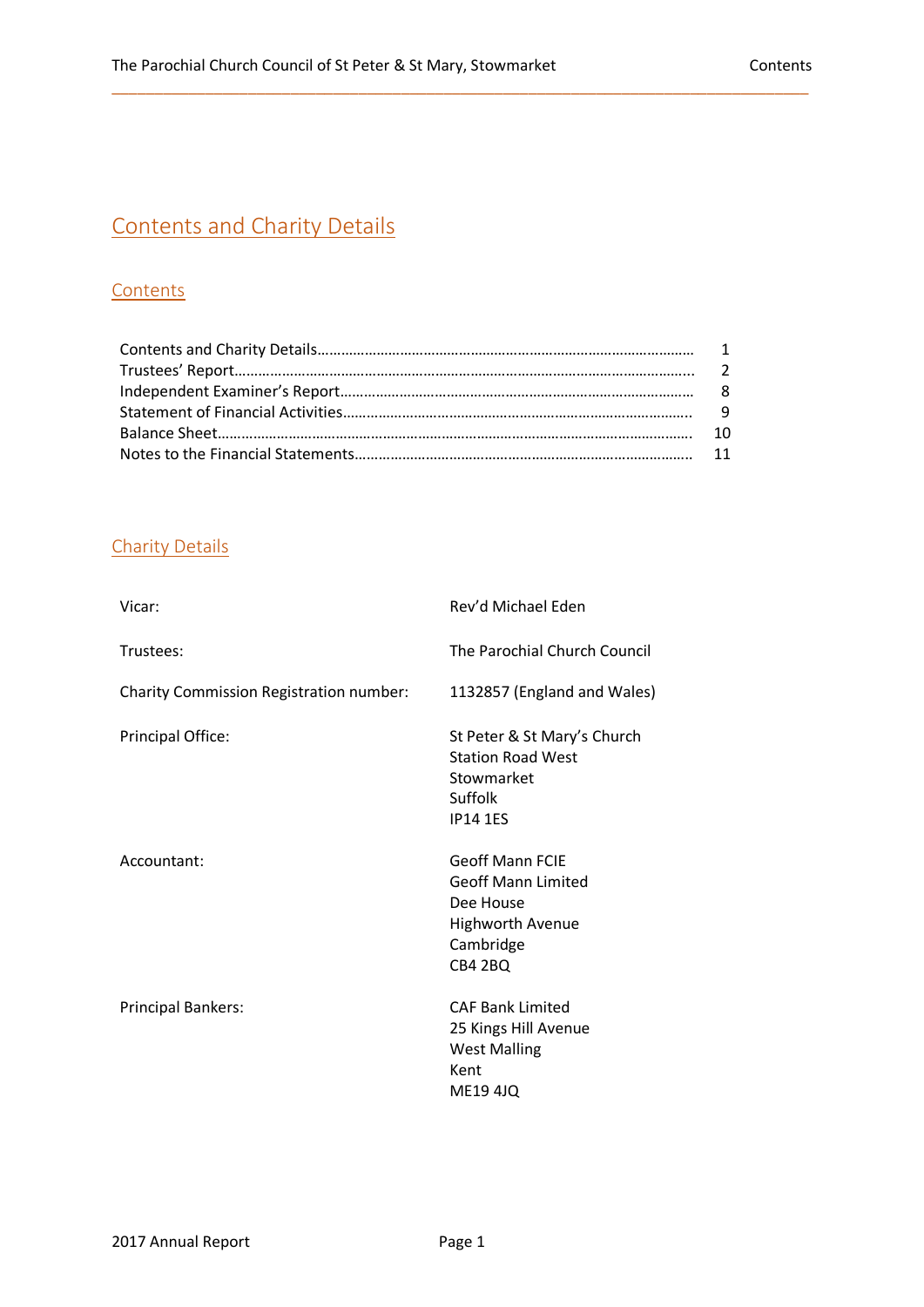## Trustees' Report for the year ended 31 December 2017

The Trustees, who are the members of the Parochial Church Council, submit their Annual Report and Financial Statements for the year ended 31st December 2017. The financial statements have been prepared in accordance with the accounting policies and comply with the charity's trust deed, the Charities Act 2011 and Accounting and Reporting by Charities: Statement of Recommended Practice applicable to charities preparing their financial statements in accordance with FRS 102 as updated February 2016.

\_\_\_\_\_\_\_\_\_\_\_\_\_\_\_\_\_\_\_\_\_\_\_\_\_\_\_\_\_\_\_\_\_\_\_\_\_\_\_\_\_\_\_\_\_\_\_\_\_\_\_\_\_\_\_\_\_\_\_\_\_\_\_\_\_\_\_\_\_\_\_\_\_\_\_\_\_\_\_\_\_\_

Objectives, Activities, Achievement and Performance

## Main Activities

The Parochial Church Council ('PCC') aims to promote in the parish the whole mission of the Church, pastoral, evangelistic, social and ecumenical.

## Public Benefit

The PCC is aware of its duty to ensure that the activities of the Church further its charitable objectives and that these activities are for the purpose of public benefit. A review of the activities is included in this Annual Report and gives details of the way in which this has been achieved. The activities undertaken above are given careful consideration by the Trustees against the Charity Commission's guidance on public benefit.

## Achievements and Performance

In 2017 the Parish Church in Stowmarket continued in its worship, pastoral care, outreach and ecumenical links to put into practice our mission statement of 'LETTING PEOPLE KNOW ABOUT THE LOVE OF JESUS CHRIST'. We have been reassessing our mission statement, our vision for the future and addressing the challenge of numerical growth.

Worship and prayer are vital for the life of the Church. Special services included St George's Day, services for Battle of Britain Sunday, Remembrance Sunday, and a service for the bereaved of the parish. The total number of worshippers at Services and Messy Church were 12,166 including 7457 (8180 in 2016) on Sundays, of which 767 were children (1084 in 2016). This gave us a weekly average of 143 (158). The average adult Church attendance for Sunday worship throughout the year at the 9am and 10:45am services were 45 (45) and 58 (73) and 12 (14) children. The largest congregation in the year was on Remembrance Sunday 888 (757). At the Annual Parochial Church Meeting for 2017 the Electoral Roll listed 154 (156) members.

Over the year the Church was involved with at least 315 (308) acts of worship of which 230 (245) included Holy Communion. 5 (20) children were baptised, 3 (1) people were confirmed and 5 (3) couples were married in Church. There were 41 (46) funerals linked to the parish (of which 16 (11) were in Church), and we said goodbye to Anne Carter, Graham Leatherdale, Cynthia Long, Edwin Oldfield, and Monica Voden. Services still regularly take place in the Care Homes at Chilton Court, Woodfield Court and Cedrus House. Communion is taken to those who are unable to get to Church. A Julian Meeting for Contemplative Prayer now meets in Church each month.

A vital arm of our outreach is to keep the Church building open as much as possible with stewards available to provide refreshments and a listening ear. Plans are moving forward to refurbish the Refreshment Area and the congregations were consulted regarding the best layout to improve the facilities that we offer to the people of Stowmarket.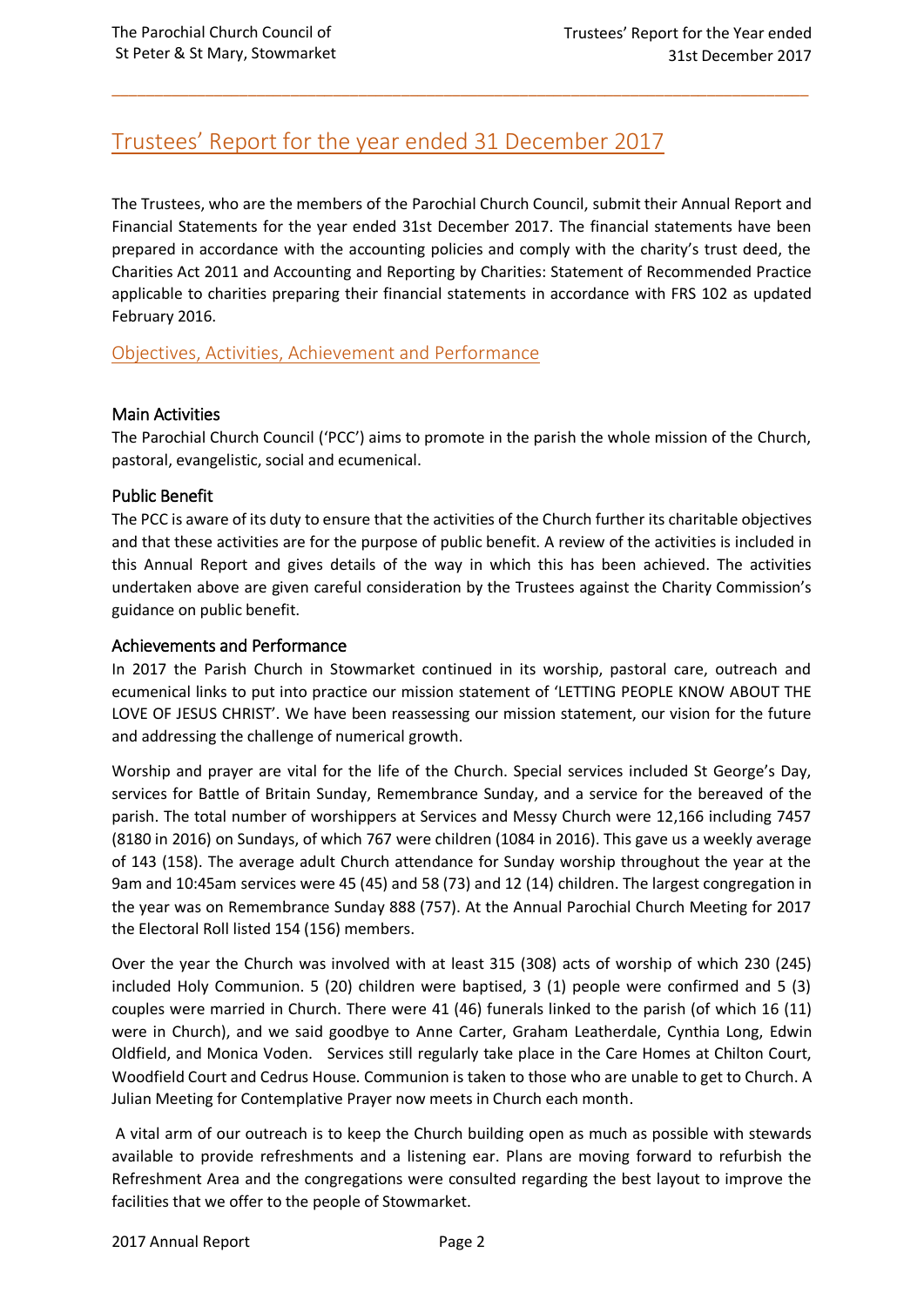Café 52, in the town centre, is regularly used for Church meetings. It is rented out to other town groups and is still the base for the Town Pastors. We continue to support Churches Together's Food Bank.

\_\_\_\_\_\_\_\_\_\_\_\_\_\_\_\_\_\_\_\_\_\_\_\_\_\_\_\_\_\_\_\_\_\_\_\_\_\_\_\_\_\_\_\_\_\_\_\_\_\_\_\_\_\_\_\_\_\_\_\_\_\_\_\_\_\_\_\_\_\_\_\_\_\_\_\_\_\_\_\_\_\_

St Mary's Hall is the venue for the highly successful St Peter & St Mary's Pre-school five days a week. Our 'Open The Book' Team continues to be warmly welcomed into Great Finborough Primary School and Trinity Church of England Primary School in Combs parish. Their storytelling skills have been called upon to be used at Little Fishes and in the Sunday Morning Family Services. Messy Church meets once a month on a Sunday morning and is the next step up from Little Fishes. In our long term strategy for children's work in the parish the PCC has decided that we will start up a Boys' Brigade and Girls Association Company and initial steps have been made in that direction.

The 3Rs Committee organised another Giant Plant Sale and Indoor Boot Sales in St Peter's Hall over the winter months and there was a BBQ in the summer. Funds collected are for the reordering of the hospitality area at the back of Church.

Our Church building continues to be a much appreciated concert venue and the Combined Churches Choir led the singing at the Town Carol Service. Other choirs and brass bands used the building throughout the year. Local schools make the most of using this ancient and historic building as part of their curriculum through visits, trips and concerts and I occasionally get invited to take assemblies in some of the primary schools in Stowmarket.

The Clergy and Readers Team continue to meet regularly and Heather Bunting now joins us since being licensed as a Reader. The retired Clergy Rev'd Ian Hooper and Rev'd Raymond Gilbert also contribute to support us in Sunday worship and Thursday Lunchtime Communions. We have continued to help in the Combs & Little Finborough benefices as required.

The 6 House Groups meet each week and areas of study included the Lent study Moving to the Margins (a study of the Corinthian Church) and What the Bible says about Suffering.

For the 13th year the Christmas Tree Festival drew in the crowds with over 35,000 visitors and we have the continued support of the Town Council, the Tourist Information Centre and The Museum of East Anglian Life. Local Magician and runner-up of TVs Britain's Got Talent, Matt Edwards, entertained us before switching on the lights at the opening of the Festival. It continues to be the biggest fundraiser for **t**he 3Rs Project bringing in over £10,000 this year.

I would like to thank all who have helped in the running of the Church this year. Our Report of Church Activities shows more comprehensively the vast amount that goes on, both up front and behind the scenes.

Prayer is brought to all Church activities in a real desire to put into practice the will of God and to develop as a Church that is a true expression of His Kingdom here on Earth. As we do so we will be seen to be fulfilling our mission statement of LETTING PEOPLE KNOW ABOUT THE LOVE OF JESUS CHRIST.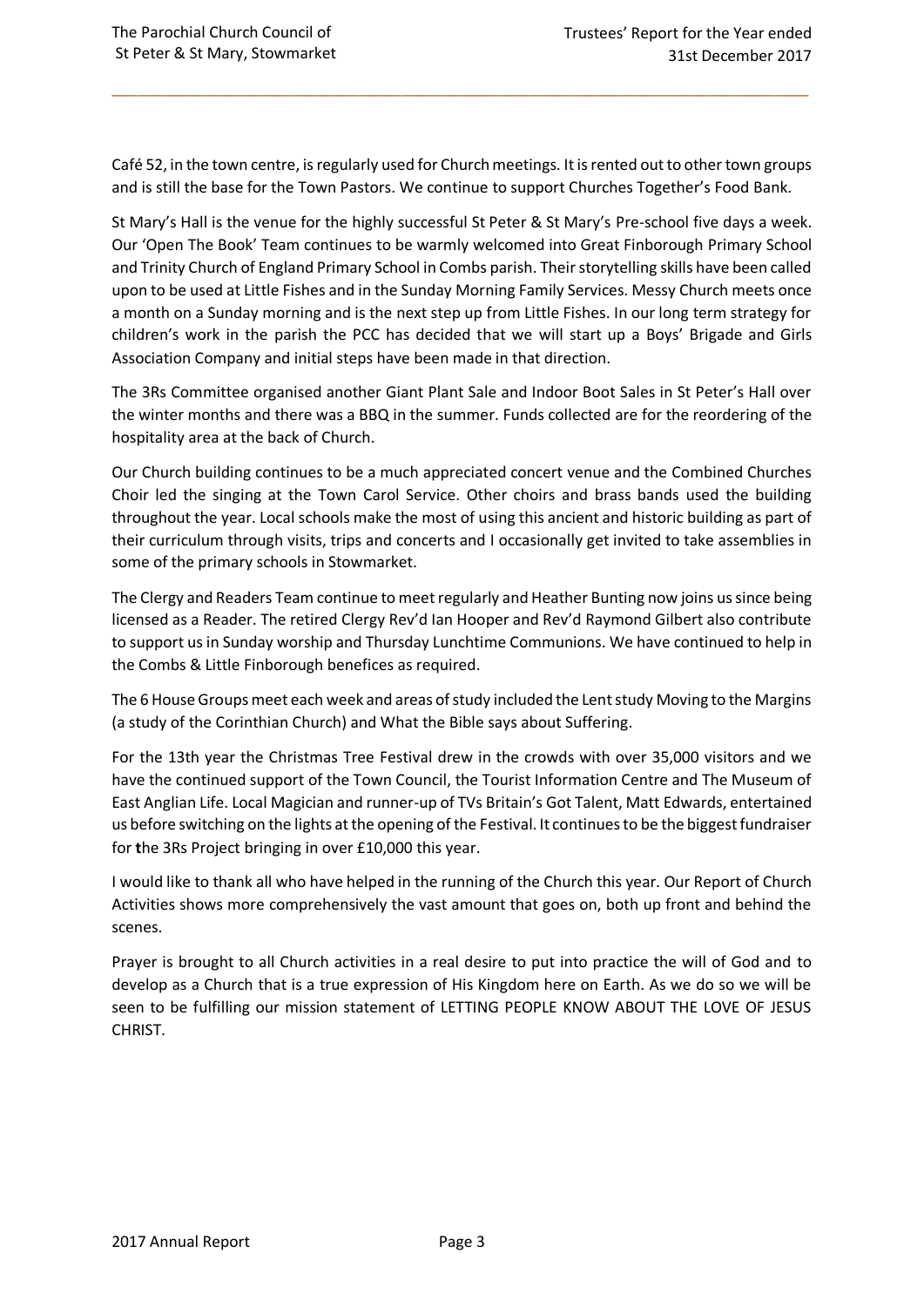## Future developments

We will continue to raise funds for, and develop more detailed plans for, the two ongoing major projects - to re-order and refurbish the hospitality area at the west end of the church, and the restoration of the bell frame and bells in the church tower.

\_\_\_\_\_\_\_\_\_\_\_\_\_\_\_\_\_\_\_\_\_\_\_\_\_\_\_\_\_\_\_\_\_\_\_\_\_\_\_\_\_\_\_\_\_\_\_\_\_\_\_\_\_\_\_\_\_\_\_\_\_\_\_\_\_\_\_\_\_\_\_\_\_\_\_\_\_\_\_\_\_\_

At the Annual Parochial Church Council Meeting 2018 we will be presenting The Strategic Plan for Growth, exploring discipleship in being Open to God; of being Inclusive as an Open Church and offering an Open Invitation to all in the service of Jesus Christ. We are investigating further use of Internet and new technologies and the new Safeguarding and Data Protection legislation is being put into place.

The Trustees will ensure that the Charity will continue to meet its charitable objectives for the foreseeable future, ensuring that a wide range of beneficiaries will continue to benefit from the life of the church.

Rev'd Michael Eden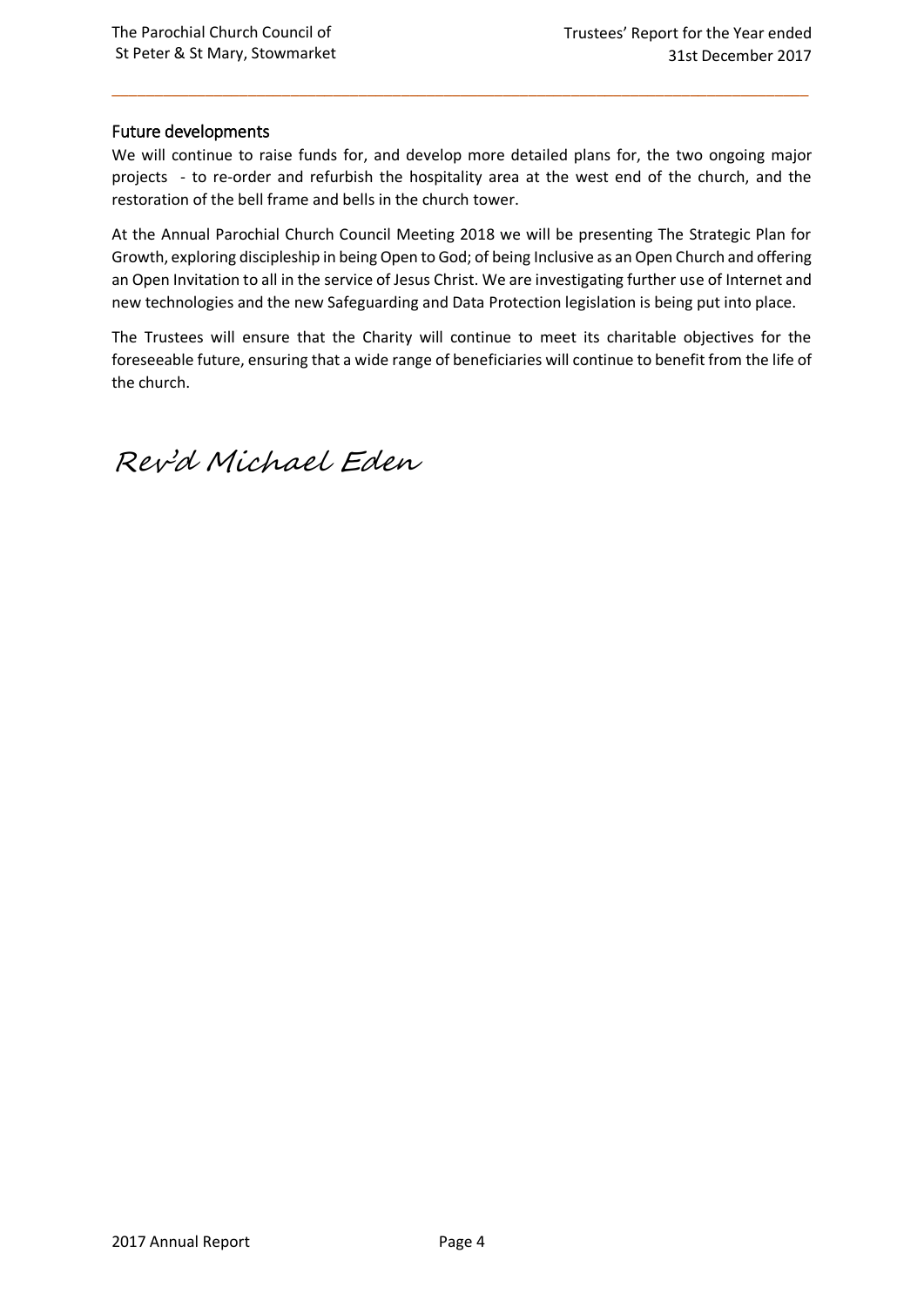## Financial Review

Total incoming resources in the year amounted to £204,531(2016: £201,168), with total expenditure incurred at £206,517 (2016: £248,221). Overall the net movement in funds, when taking account of investments gains, was a net inflow of £354 (2016: net outflow £44,464). The net assets of the PCC at the balance sheet date were £384,619, compared with £384,265 in the previous year.

\_\_\_\_\_\_\_\_\_\_\_\_\_\_\_\_\_\_\_\_\_\_\_\_\_\_\_\_\_\_\_\_\_\_\_\_\_\_\_\_\_\_\_\_\_\_\_\_\_\_\_\_\_\_\_\_\_\_\_\_\_\_\_\_\_\_\_\_\_\_\_\_\_\_\_\_\_\_\_\_\_\_

## Investment policy and performance

There is no intention to retain funds over the longer term and cash not immediately required is placed on deposit with the Church of England. The only investment is the Finbow Endowment Fund held and administered by the Diocese.

## Reserves Policy

The General Fund is intended to carry three to four months' balances to provide for contingencies in the coming year and to provide sufficient cash flow to cover the regular transactions. At the year end the balance on the general fund amounted to £31,075. This is in excess of three months' worth of expenditure in this fund for the year at £29,712. The Trustees will continue to monitor this balance in 2018 in conjunction with incoming resources to meet its reserves policy going forwards.

The 3Rs balance will vary according to the expenditure on projects currently in progress and planned for the near future. This requires ongoing review by the Trustees year on year to ensure that the reserve held is sufficient for upcoming projects.

The balance carried forward on the Pre-school account is being retained for the future use of the Preschool. Sufficient reserves are maintained in order for this to occur, although no formal reserves policy is in place.

Funds arising from certain legacies currently remain unspent. The PCC is taking the prudent view that this money should be held on deposit until there is greater certainty about the outcome of current renovation projects.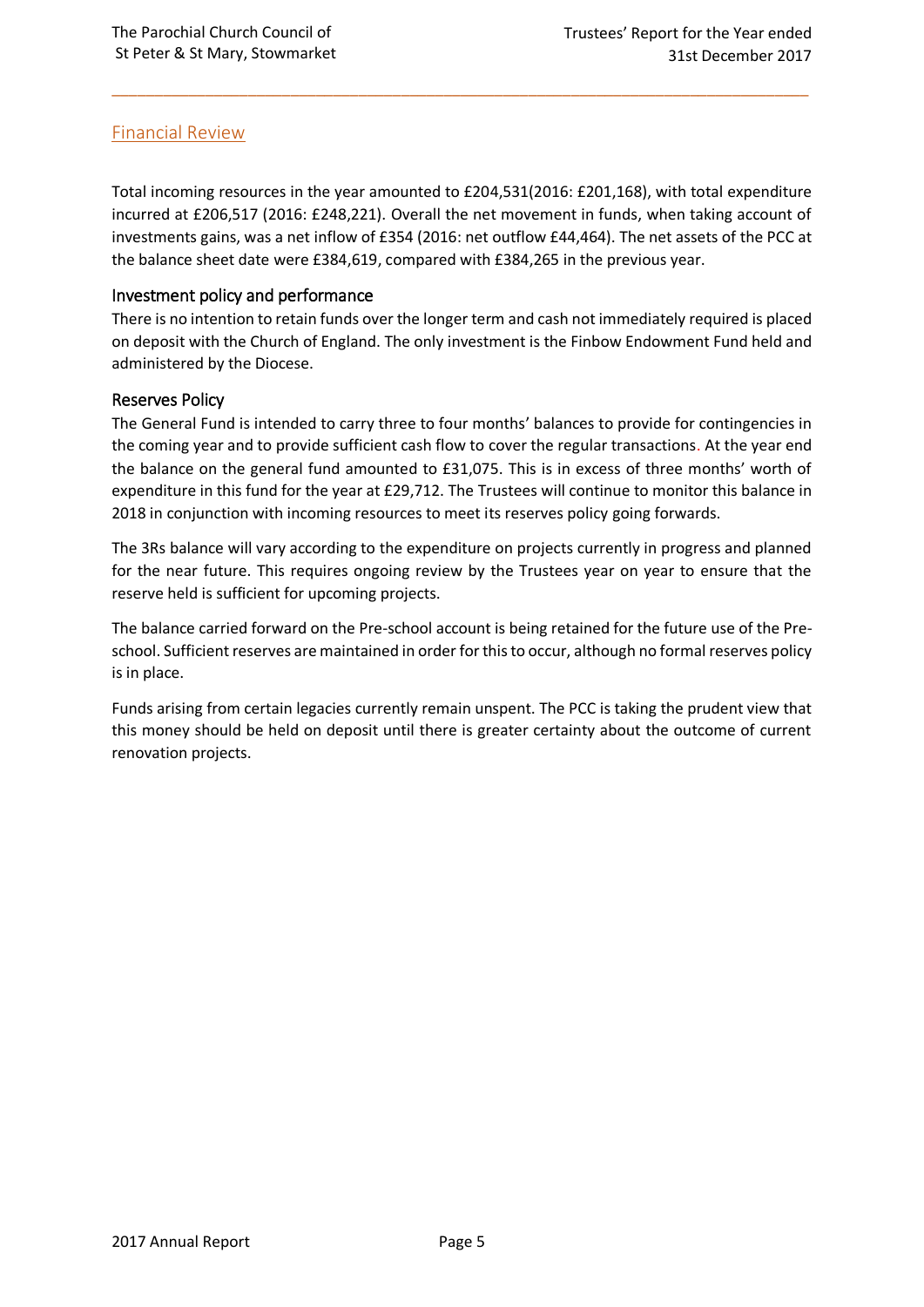## Structure, Governance and Management

The Parochial Church Council of St Peter and St Mary, Stowmarket is a body established by the Church of England. The PCC operates under the Parochial Church Powers measure 1956, as amended, and Church Representation Rules.

\_\_\_\_\_\_\_\_\_\_\_\_\_\_\_\_\_\_\_\_\_\_\_\_\_\_\_\_\_\_\_\_\_\_\_\_\_\_\_\_\_\_\_\_\_\_\_\_\_\_\_\_\_\_\_\_\_\_\_\_\_\_\_\_\_\_\_\_\_\_\_\_\_\_\_\_\_\_\_\_\_\_

The PCC is also registered as a charity with the Charity Commission in England and Wales, charity no. 1132857, and the PCC members form the Board of Trustees of the charity.

## **Trustees**

The Trustees who served during the year were:

Rev'd Michael Eden (Chairman) Joan Peachey (Churchwarden – until 30 April 2017, appointed Vice Chairman 30 April 2017) Peter Hacker (Churchwarden) (Appointed 30 April 2017) Brian Royal (Churchwarden) Rev'd Richard Stretch (Curate) Elizabeth Mooney (Secretary) (Term ended 30 April 2017) Lidda Luxton (Appointed as Secretary from 18 September 2017) Geoff Marchant (Treasurer and Deanery Representative) Roy Pettitt (Deanery Representative) Marion Gray (Deanery Representative) David Last Martin Lambert (Appointed 30 April 2017) Andrew Little (Appointed 30 April 2017) Celia Easlea (Appointed 30 April 2017) Mary Porter (Appointed 30 April 2017) Lesley Cooper (Appointed 30 April 2017) Trudy Day (Appointed 30 April 2017) Finter Rose (Vice Chairman) (Term ended 30 April 2017) Margaret Marvell (Term ended 30 April 2017)

## Administration of the Charity

The Charity is administered by the Trustees. The Trustees meet physically every month (except in August and December) to review the performance and governance of the Charity. The PCC has various committees reporting to it, grouped into three areas: Building and Finance; Mission and Outreach; Ministry and Worship. The PCC establishes other committees as required to deal with specific issues and events.

## Recruitment, appointment and training of Trustees

The appointment of PCC members is governed by and set out in the Church Representation Rules. Members are appointed at the Annual Parochial Church Meeting and additional members can be coopted by the appointed members.

The Board recognises the need of Trustees to reflect a wide and diverse range of skills and interests. The Trustees will periodically review the composition of the Board, identifying the need for additional recruitment where necessary. The majority of Trustee candidates are identified through word of mouth and knowledge of the Charity. Trustees will review any potential candidate to ensure that they complement the Charity and the Board. Newly nominated Trustees are usually briefed by the Chairman and receive background information on the Charity as necessary.

2017 Annual Report Page 6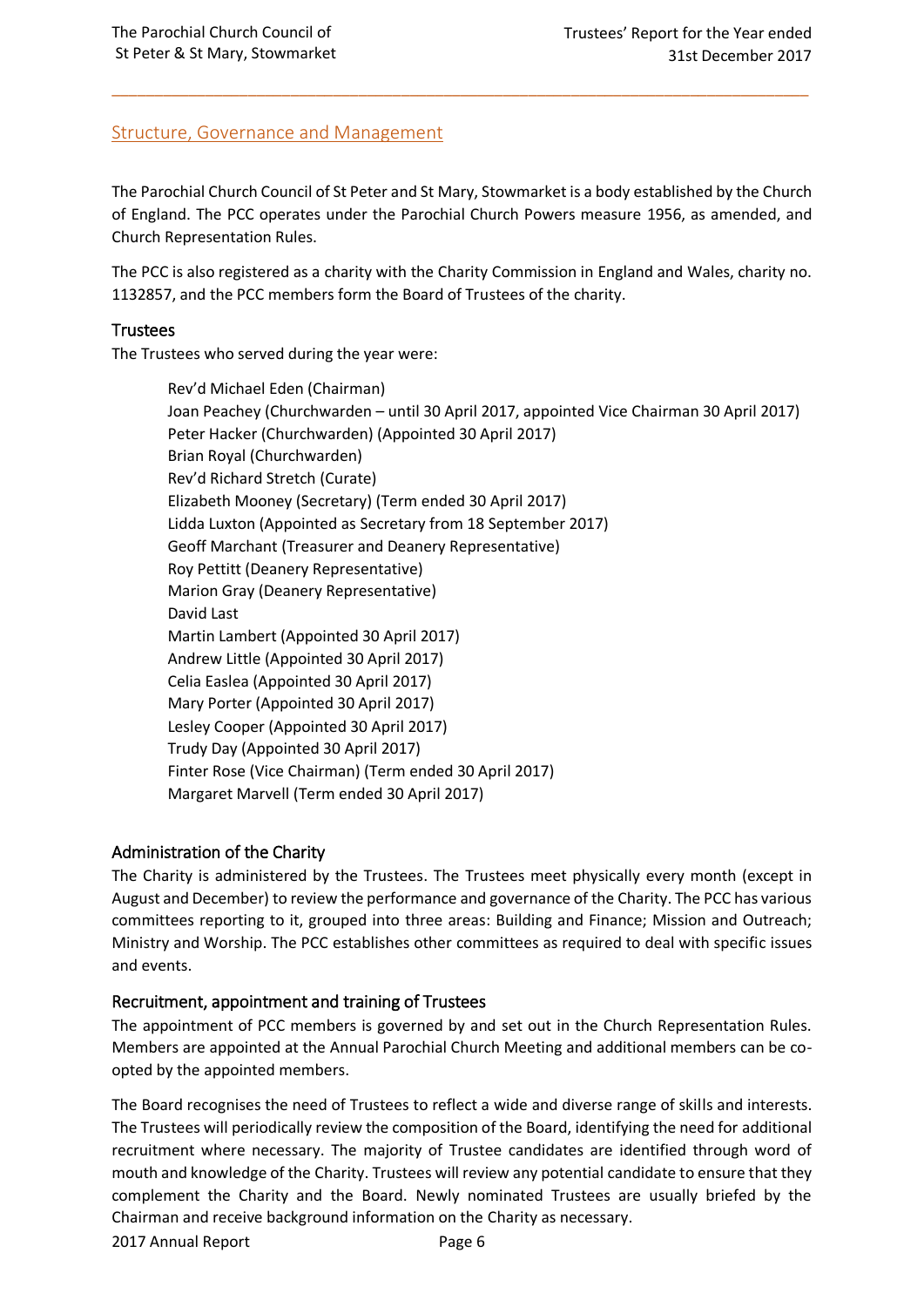## Risk Assessment

Systems have been established which mitigate the major risks to which the Church is exposed. Risks arising from the Christmas Tree Festival were again carefully assessed due to the potential for large numbers of people to be in the church building.

\_\_\_\_\_\_\_\_\_\_\_\_\_\_\_\_\_\_\_\_\_\_\_\_\_\_\_\_\_\_\_\_\_\_\_\_\_\_\_\_\_\_\_\_\_\_\_\_\_\_\_\_\_\_\_\_\_\_\_\_\_\_\_\_\_\_\_\_\_\_\_\_\_\_\_\_\_\_\_\_\_\_

## Trustees' Responsibilities

The Charity Trustees are responsible for preparing a Trustees' annual report and financial statements in accordance with applicable law and United Kingdom Accounting Standards (United Kingdom Generally Accepted Accounting Practice).

The law applicable to Charities in England and Wales requires the Trustees to prepare Financial Statements for each financial year, which give a true and fair view of the state of affairs of the Charity and of the incoming resources and application of resources, of the charity for that period. In preparing the financial statements, the Trustees are required to:

- select suitable accounting policies and then apply them consistently;
- observe the methods and principles in the applicable Charities SORP;
- make judgements and estimates that are reasonable and prudent;
- state whether applicable accounting standards have been followed, subject to any departures disclosed and explained in the Financial Statements; and
- prepare the Financial Statements on the going concern basis unless it is inappropriate to presume that the Charity will continue in operation.

The Trustees are responsible for keeping proper accounting records that disclose with reasonable accuracy at any time the financial position of the charity and to enable them to ensure that the financial statements comply with the Charities Act 2011, the applicable Charities (Accounts and Reports) Regulations, and the provisions of the Trust Deed.

They are also responsible for safeguarding the assets of the charity and for taking reasonable steps for the prevention and detection of fraud and other irregularities.

The Trustees are responsible for the maintenance and integrity of the Charity and financial information included on the Charity's website. Legislation in the United Kingdom governing the preparation and dissemination of the financial statements may differ from legislation in other jurisdictions.

Approved by the Trustees on 19<sup>th</sup> March 2018 and signed on their behalf by:

Read Michael Eden

Rev'd Michael Eden - Chairman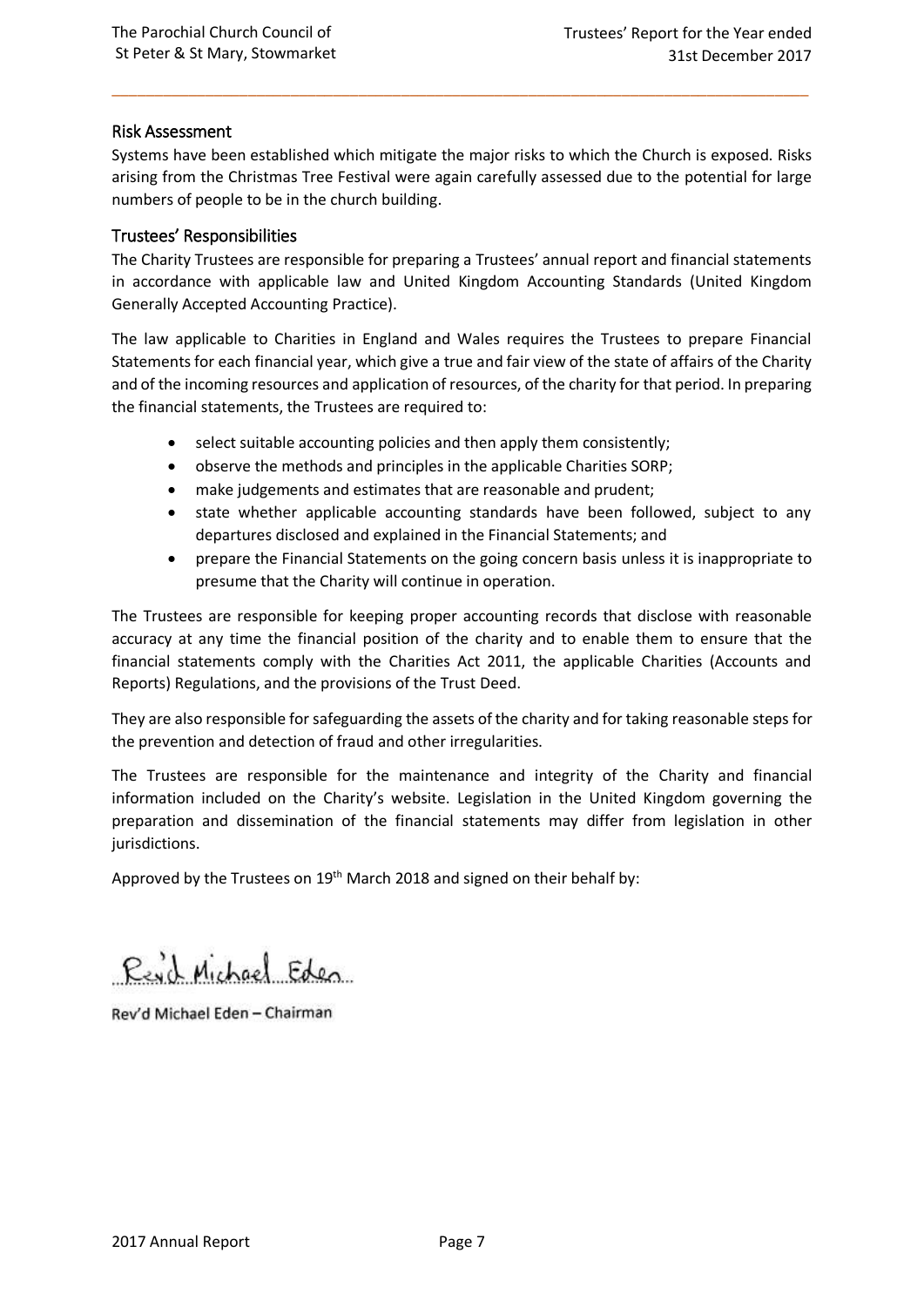## Independent Examiner's Report

## Independent Examiner's Report to the Trustees of The Parochial Church Council of St Peter and St Mary, Stowmarket

I report on the Financial Statements of the Charity for the year ended 31 December 2017, which are set out on pages 9 to 20.

\_\_\_\_\_\_\_\_\_\_\_\_\_\_\_\_\_\_\_\_\_\_\_\_\_\_\_\_\_\_\_\_\_\_\_\_\_\_\_\_\_\_\_\_\_\_\_\_\_\_\_\_\_\_\_\_\_\_\_\_\_\_\_\_\_\_\_\_\_\_\_\_\_\_\_\_\_\_\_\_\_\_

## Respective Responsibilities of Trustees and Examiner

The Charity's Trustees are responsible for the preparation of the Financial Statements. The Charity's Trustees consider that an audit is not required for this year under section 144(2) of the Charities Act 2011, and that an independent examination is needed. It is my responsibility to:-

- examine the Financial Statements under section 145 of the Act;
- to follow the procedures laid down in the General Directions given by the Charity Commissioners under section 145(5)(b) of the Act; and
- to state whether particular matters have come to my attention.

## Basis of Independent Examiner's Report

My examination was carried out in accordance with the General Directions given by the Charity Commissioners. An examination includes a review of the accounting records kept by the Charity and a comparison of the Financial Statements presented with those records. It also includes consideration of any unusual items or disclosures in the Financial Statements, and seeking explanations from you as Trustees concerning any such matters. The procedures undertaken do not provide all the evidence that would be required in an audit, and consequently no opinion is given as to whether the accounts present a "true and fair view" and the report is limited to those matters set out in the statement below.

### Independent Examiner's Statement

In connection with my examination, no matter has come to my attention:-

- (1) which gives me reasonable cause to believe that in any material respect the requirements
	- to keep accounting records in accordance with section 130 of the 2011 Act; and
	- to prepare Financial Statements which accord with the accounting records and to comply with the accounting requirements of the Act have not been met; or
- (2) to which, in my opinion, attention should be drawn in order to enable a proper understanding of the Financial Statements to be reached.

Signed .........

29 March 2018

Date

Geoff Mann FCIE Geoff Mann Limited Dee House Highworth Avenue Cambridge CB4 2BQ

2017 Annual Report Page 8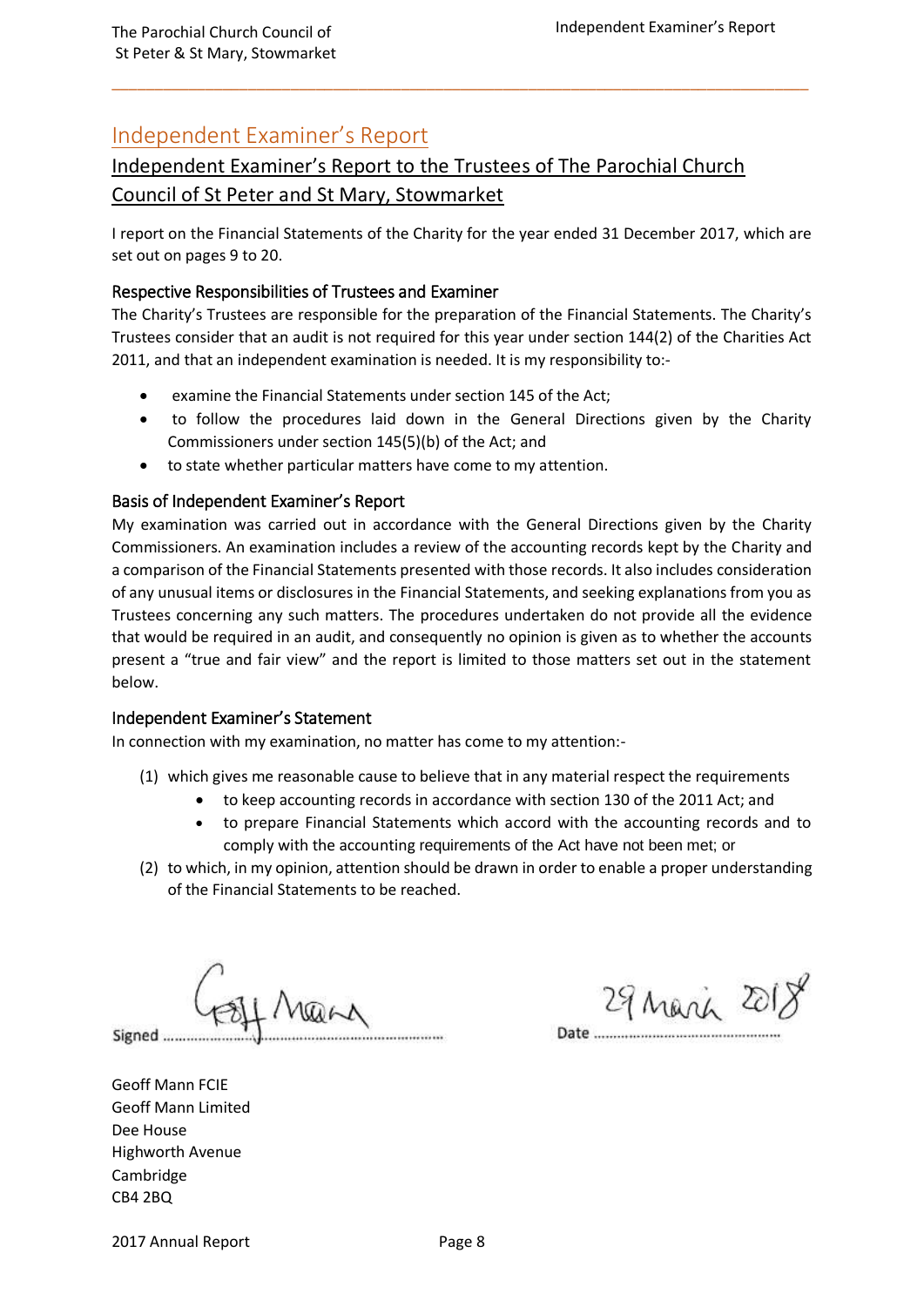## Statement of Financial Activities for the year ended 31 December 2017

\_\_\_\_\_\_\_\_\_\_\_\_\_\_\_\_\_\_\_\_\_\_\_\_\_\_\_\_\_\_\_\_\_\_\_\_\_\_\_\_\_\_\_\_\_\_\_\_\_\_\_\_\_\_\_\_\_\_\_\_\_\_\_\_\_\_\_\_\_\_\_\_\_\_\_\_\_\_\_\_\_\_

|                                                                                              |             |                                   | 2017      |        |          | 2016      |
|----------------------------------------------------------------------------------------------|-------------|-----------------------------------|-----------|--------|----------|-----------|
|                                                                                              |             | Unrestricted Restricted Endowment |           |        | Total    | Total     |
|                                                                                              |             | Funds                             | Funds     | Funds  | Funds    | Funds     |
|                                                                                              | Notes       | £                                 | £         | £      | £        | £         |
| Income                                                                                       |             |                                   |           |        |          |           |
|                                                                                              |             |                                   |           |        |          |           |
| Donations and Legacies                                                                       |             | 71,462                            | 41,282    | 0      | 112,744  | 99,944    |
| <b>Other Trading Activities</b>                                                              |             | 58                                | 12,531    | 0      | 12,589   | 13,221    |
| Investments                                                                                  |             | 1,063                             | 9         | 0      | 1,072    | 1,045     |
| <b>Charitable Activities</b>                                                                 |             | 16,916                            | 57,849    | 0      | 74,765   | 74,551    |
| Other                                                                                        |             | 2,008                             | 1,353     | 0      | 3,361    | 12,407    |
| <b>Total Income</b>                                                                          | $1$ and $2$ | 91,507                            | 113,024   | 0      | 204,531  | 201,168   |
| Expenditure                                                                                  |             |                                   |           |        |          |           |
| <b>Charitable Activities</b>                                                                 |             | 129,583                           | 74,836    | 0      | 204,419  | 246,406   |
| <b>Raising Funds</b>                                                                         |             | 109                               | 1,989     | 0      | 2,098    | 1,815     |
|                                                                                              |             |                                   |           |        |          |           |
| <b>Total Expenditure</b>                                                                     | $1$ and $3$ | 129,692                           | 76,825    | 0      | 206,517  | 248,221   |
| Net Income/(Expenditure)                                                                     |             | $-38,185$                         | 36,199    | 0      | $-1,986$ | $-47,053$ |
| <b>Transfers Between Funds</b>                                                               | 5           | 30,573                            | $-30,573$ | 0      | 0        | 0         |
| Net Income/(Expenditure) and Net Movement<br>in Funds before gains and losses on investments |             | $-7,612$                          | 5,626     | 0      | $-1,986$ | $-47,053$ |
| <b>Other Recognised Gains and Losses</b>                                                     |             |                                   |           |        |          |           |
| <b>Realised Gains/(Losses) on Investments</b>                                                | 8b          | 0                                 | 0         | 2,340  | 2,340    | 2,589     |
| Movement in Funds for the Year                                                               |             | $-7,612$                          | 5,626     | 2,340  | 354      | $-44,464$ |
| <b>Reconciliation of Funds</b>                                                               |             |                                   |           |        |          |           |
| <b>Total Funds Brought Forward</b>                                                           |             | 308,575                           | 49,773    | 25,917 | 384,265  | 428,729   |
| <b>Total Funds Carried Forward</b>                                                           |             | 300,963                           | 55,399    | 28,257 | 384,619  | 384,265   |
|                                                                                              |             |                                   |           |        |          |           |

### **Statement of Total Recognised Gains and Losses**

There were no recognised gains or losses for 2017 or 2016 other than those included in the Statement of Financial Activities.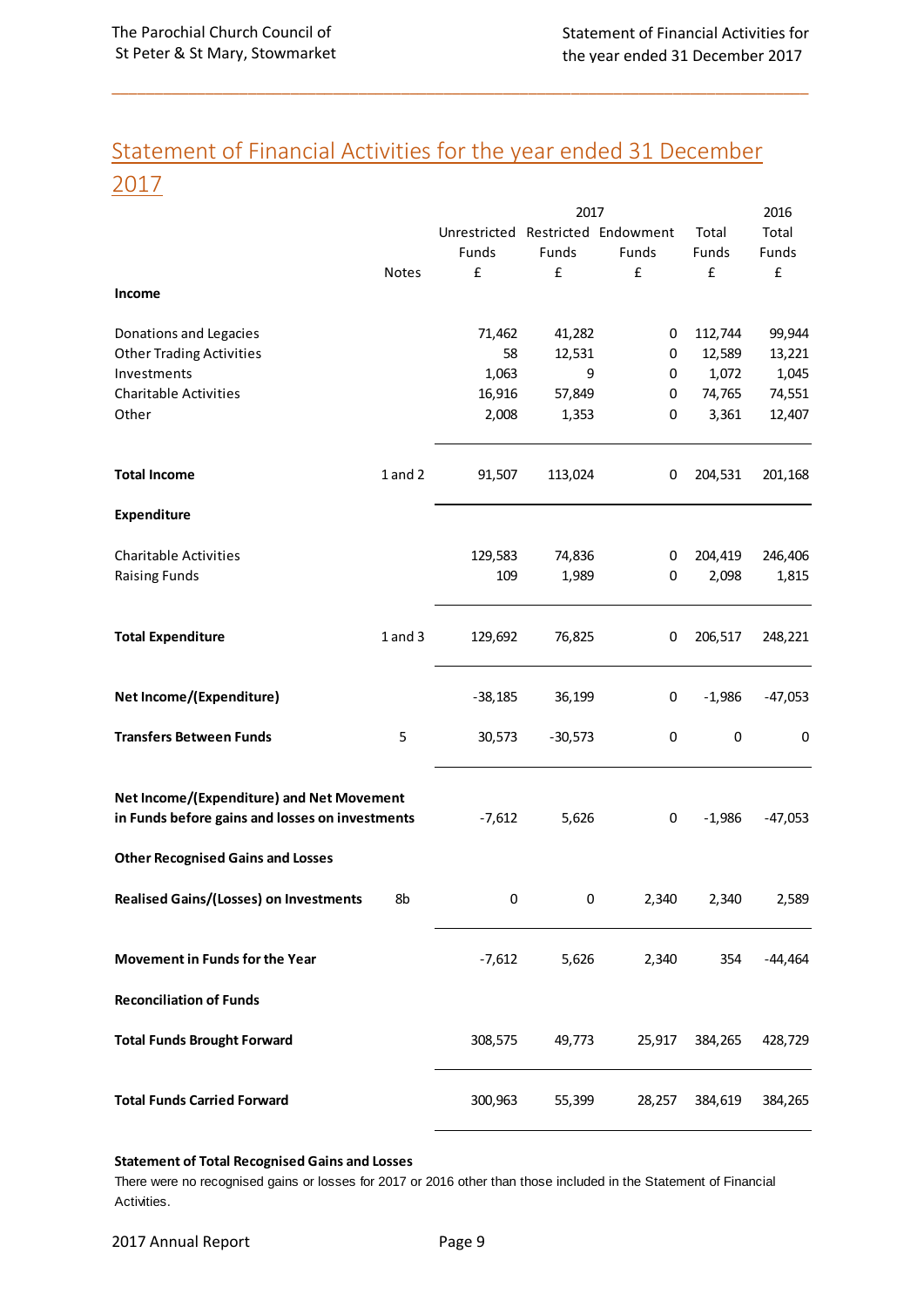## Balance Sheet as at 31 December 2017

|                                |              | 2017    |         | 2016    |         |
|--------------------------------|--------------|---------|---------|---------|---------|
|                                | <b>Notes</b> | £       | £       | £       | £       |
| <b>Fixed Assets</b>            |              |         |         |         |         |
| Tangible assets                |              |         | 237,197 |         | 242,864 |
| Investments                    |              |         | 28,257  |         | 25,917  |
| <b>Total Fixed Assets</b>      | 8            |         | 265,454 |         | 268,781 |
| <b>Current Assets</b>          |              |         |         |         |         |
| <b>Stock</b>                   |              | 1,092   |         | 1,117   |         |
| Debtors                        | 9            | 16,534  |         | 19,183  |         |
| Short term deposits            |              | 68,840  |         | 67,921  |         |
| Cash at bank and in hand       |              | 48,966  |         | 36,360  |         |
| <b>Total Current Assets</b>    |              | 135,432 |         | 124,581 |         |
| <b>Liabilities</b>             |              |         |         |         |         |
| Creditors: amounts falling due |              |         |         |         |         |
| within one year                | 10           | 16,267  |         | 9,097   |         |
| <b>Net Current Assets</b>      |              |         | 119,165 |         | 115,484 |
|                                |              |         |         |         |         |
| <b>Net Assets</b>              |              |         | 384,619 |         | 384,265 |
| The Funds of the Charity       | 11           |         |         |         |         |
| Unrestricted                   |              |         | 300,963 |         | 308,575 |
| Restricted                     |              |         | 55,399  |         | 49,773  |
| Endowment                      |              |         | 28,257  |         | 25,917  |
| <b>Total Charity Funds</b>     | 12           |         | 384,619 |         | 384,265 |

\_\_\_\_\_\_\_\_\_\_\_\_\_\_\_\_\_\_\_\_\_\_\_\_\_\_\_\_\_\_\_\_\_\_\_\_\_\_\_\_\_\_\_\_\_\_\_\_\_\_\_\_\_\_\_\_\_\_\_\_\_\_\_\_\_\_\_\_\_\_\_\_\_\_\_\_\_\_\_\_\_\_

Authorised by the Parochial Church Council on 19<sup>th</sup> March 2018 and signed on its behalf by:

Rev'd Michael Eden . . . . . . . . . .

Rev'd M Eden (Chairman)

(Churchwarden)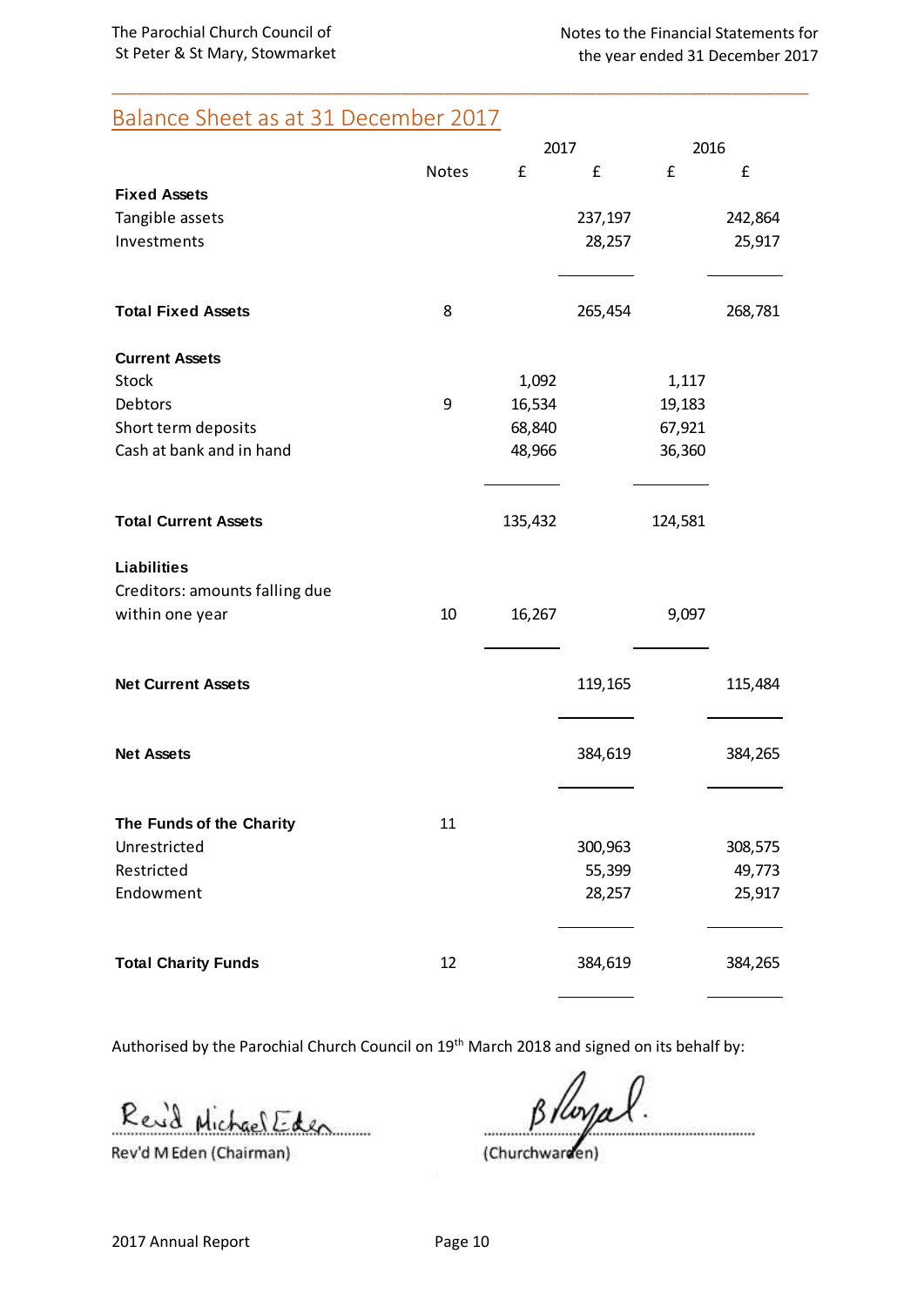### Notes to the Financial Statements for the year ended 31 December 2017

#### 1. Accounting Policies

#### a) Basis of Preparation

The Financial Statements have been prepared under the historical cost convention with items recognised at cost of transaction value unless otherwise stated in the relevant note(s) to these Financial Statements.

\_\_\_\_\_\_\_\_\_\_\_\_\_\_\_\_\_\_\_\_\_\_\_\_\_\_\_\_\_\_\_\_\_\_\_\_\_\_\_\_\_\_\_\_\_\_\_\_\_\_\_\_\_\_\_\_\_\_\_\_\_\_\_\_\_\_\_\_\_\_\_\_\_\_\_\_\_\_\_\_\_\_

The Financial Statements have been prepared in accordance with the Statement of Recommended Practice: Accounting and Reporting by Charities preparing their accounts in accordance with the Financial Reporting Standard applicable in the UK and Republic of Ireland (FRS 102) as updated on 2 February 2016 and the Financial Reporting Standard applicable in the United Kingdom and Republic of Ireland (FRS 102) and the Charities Act 2011.

The financial statements have been prepared to give a 'true and fair' view and have departed from the Charities (Accounts and Reports) Regulations 2008 only to the extent required to provide a 'true and fair' view. This departure has involved following Accounting and Reporting by Charities preparing their accounts in accordance with the Financial Reporting Standard applicable in the UK and Republic of Ireland (FRS 102) issued on 16 July 2014 and updated February 2016 rather than the Accounting and Reporting by Charities: Statement of Recommended Practice effective from 1 April 2005 which has since been withdrawn.

The Trust constitutes a public benefit entity as defined by FRS 102.

The Trustees consider that there are no material uncertainties about the Trust's ability to continue as a going concern.

#### b) Fund Accounting

The General Fund represents funds of the PCC that are not subject to any restrictions regarding their use and are available for application to the general purposes of the Charity. Some of the other funds are similarly unrestricted, some are designated, and some are restricted. Designated funds are those that have been earmarked for a purpose but could still be used for general purposes if the PCC dec ided to do so. Restricted funds may only be used for the purpose for which they are given. The purpose of any designated and restricted funds is included within note 12. The PCC does not invest separately for each fund and interest is apportioned.

#### c) Income

All income is recognised once the Charity has entitlement to the income and there is sufficient certainty of receipt so that it is probable that the income will be received, and the amount of income receivable can be measured reliably. Planned giving, collection and donations are recognised when received. Income Tax recoverable on Gift Aid donations is recognised when the income is recognised. Grants and legacies to the PCC are accounted for as soon as the PCC is notified of its legal entitlement, the amount due is quantifiable and its receipt by the PCC is reasonably certain.

#### d) Expenditure

Liabilities are recognised as expenditure as soon as there is a legal or constructive obligation committing the charity to that expenditure, it is probable that settlement will be required and the amount of the obligation can be measured reliably.

All expenditure is accounted for on an accruals basis. The Parish Share was paid in full during the year.

#### e) Irrecoverable VAT

Irrecoverable VAT is charged against the expenditure heading for which it was incurred.

#### f) Fixed Assets

Consecrated and beneficed property is excluded from the Financial Statements in accordance with the Charities Act 2011.

Movable church furnishings held by the Vicar and Churchwardens on special trust for the PCC, and which require a faculty for disposal, are accounted as inalienable property unless consecrated. They are listed in the church's inventory, which can be inspected by arrangement. For inalienable property acquired prior to 2000 there is insufficient cost information available and therefore such assets are not valued in the financial statements. All expenditure incurred in the year on consecrated or beneficed buildings is written off.

No cost information is available for St Peter's Hall or St Mary's Hall. Both appear in the financial statements at their insurance valuations in 1997 when they were first included. No depreciation has been provided as the buildings have long lives and the residual values are considered to be higher than the book values. The cost of alterations to provide and improve an outside play area has been capitalised and is being depreciated over 10 years.

#### Investments are valued at market value at 31 December 2017.

Equipment is depreciated on a straight-line basis over 5 to 10 years according to its expected useful life. Items such as the silverware and handbells are not depreciated as they are expected to retain their value.

#### g) Current Assets

Amounts owing to the PCC at 31 December in respect of fees, rents or other income are shown as debtors less any provision for amounts that may prove uncollectable.

Stock of saleable items, where material, is valued at the lower of cost and net realisable value.

Short-term deposits are defined as balances held on deposit with CAF Bank and the Central Board of Finance Church of England Deposit Fund.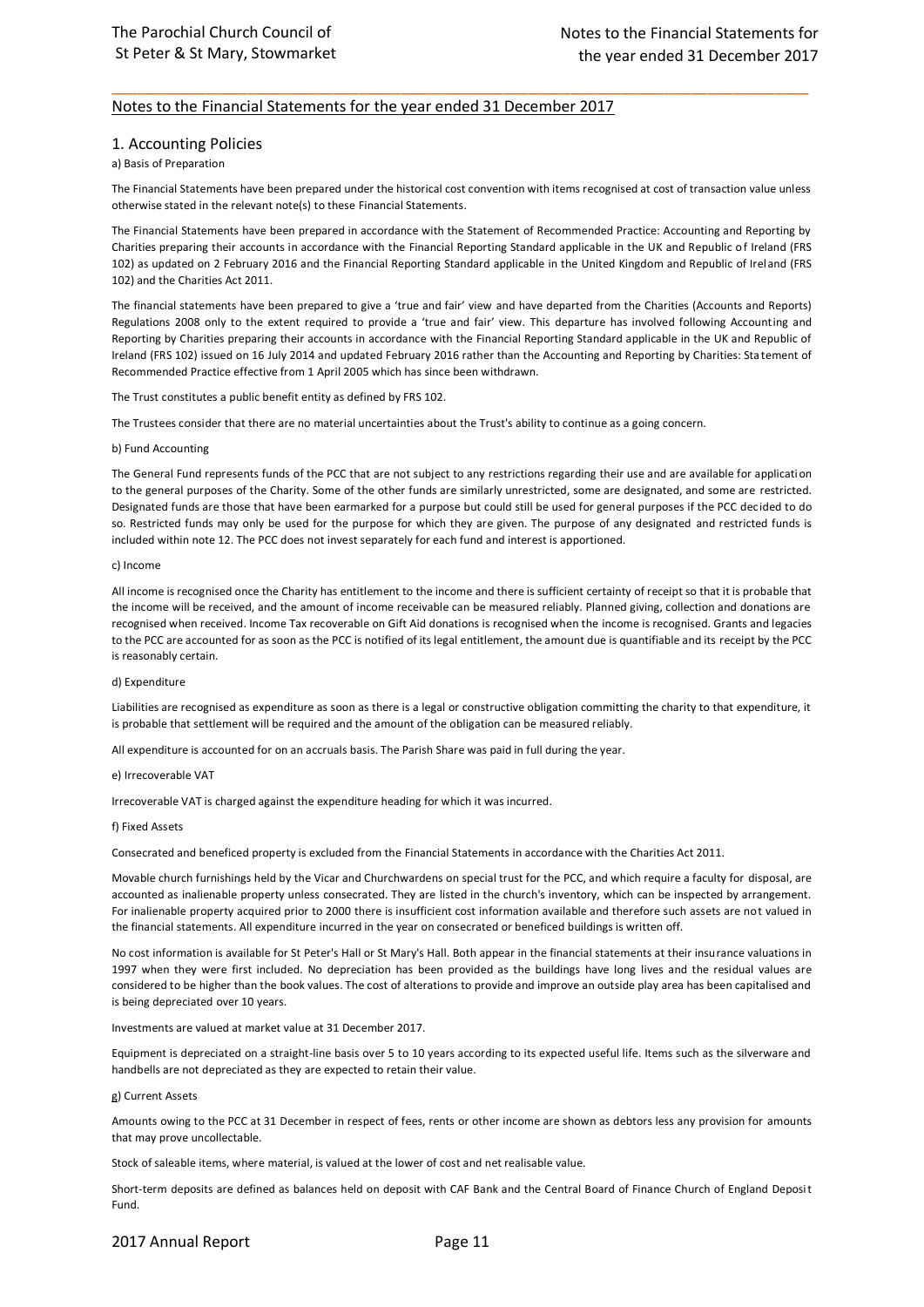| 2(a). | <b>Income (2017)</b>              |         | <b>Unrestricted Funds</b> |                 |           |                          |              | <b>Restricted Funds</b>         |             |         |
|-------|-----------------------------------|---------|---------------------------|-----------------|-----------|--------------------------|--------------|---------------------------------|-------------|---------|
|       |                                   | General | Other                     | Total           | Fabric    | Pre school               | Other        | <b>POPA</b>                     | Special     | Total   |
|       |                                   | Fund    | Funds                     | Funds           | Fund      |                          | Funds        | Fund                            | Collections | Funds   |
|       | <b>Donations and Legacies</b>     |         |                           |                 |           |                          |              |                                 |             |         |
|       | <b>Planned Giving</b>             |         |                           |                 |           |                          |              |                                 |             |         |
|       | <b>Gift Aid Donations</b>         | 37,609  |                           | 37,609          |           |                          |              |                                 |             |         |
|       | Income Tax recoverable            | 10,277  |                           | 10,277          |           |                          |              |                                 |             |         |
|       | <b>Other Planned Giving</b>       | 13,808  |                           | 13,808          |           |                          |              |                                 |             |         |
|       | Open Collections                  | 6,228   |                           | 6,228           |           |                          |              |                                 |             |         |
|       | Donations                         | 1,645   | 1,332                     | 2,977           | 2,878     |                          |              |                                 | 10,604      | 13,482  |
|       | <b>Stowmarket Church Charity</b>  |         |                           |                 |           |                          | 22,000       |                                 |             | 22,000  |
|       | Listed Places of Worship Scheme   | 563     |                           | 563             |           |                          |              |                                 |             |         |
|       | Grants                            |         |                           |                 | 800       |                          | 5,000        |                                 |             | 5,800   |
|       |                                   | 70,130  | 1,332                     |                 |           | $\overline{\phantom{a}}$ |              | ÷,                              | 10,604      |         |
|       |                                   |         |                           | 71,462          | 3,678     |                          | 27,000       |                                 |             | 41,282  |
|       | <b>Other Trading Activities</b>   |         |                           |                 |           |                          |              |                                 |             |         |
|       | <b>Fund Raising Events</b>        |         |                           | ÷,              | 10,095    |                          |              |                                 |             | 10,095  |
|       | Income Tax Recoverable            |         | 58                        | 58              | 2,436     |                          |              |                                 |             | 2,436   |
|       |                                   |         | 58                        | 58              | 12,531    |                          | ٠            |                                 |             | 12,531  |
|       | Investments                       |         |                           |                 |           |                          |              |                                 |             |         |
|       | Interest                          | 20      | 1,043                     | 1,063           | 8         |                          | 1            |                                 |             | 9       |
|       |                                   | 20      | 1,043                     | 1,063           | 8         | ä,                       | $\mathbf{1}$ | $\sim$                          | ÷,          | 9       |
|       | <b>Charitable Activities</b>      |         |                           |                 |           |                          |              |                                 |             |         |
|       | St Peter and St Mary's Pre-School |         |                           |                 |           | 50,578                   |              |                                 |             | 50,578  |
|       | Church Rent                       | 967     |                           | 967             |           |                          |              |                                 |             |         |
|       | Church Hall Rents<br>St Peter's   | 4,716   |                           | 4,716           |           |                          |              |                                 |             |         |
|       | St Mary's                         | 6,178   |                           | 6,178           |           |                          |              |                                 |             |         |
|       | Café 52                           | 604     |                           | 604             |           |                          |              |                                 |             |         |
|       | Fees                              | 4,451   |                           | 4,451           |           |                          | 7,271        |                                 |             | 7,271   |
|       |                                   | 16,916  | ÷.                        | 16,916          | $\bar{a}$ | 50,578                   | 7,271        | ÷.                              | ÷.          | 57,849  |
|       | Other                             |         |                           |                 |           |                          |              |                                 |             |         |
|       | VAT Recovered                     |         | 1,702                     | 1,702           | 1,353     |                          |              |                                 |             | 1,353   |
|       | <b>Miscellaneous Sales</b>        | 306     |                           | 306             |           |                          |              |                                 |             |         |
|       |                                   | 306     | 1,702                     |                 |           | $\overline{\phantom{a}}$ |              |                                 |             |         |
|       | <b>Total Income</b>               | 87,372  | 4,135                     | 2,008<br>91,507 | 1,353     |                          |              | $\centering \label{eq:reduced}$ | 10,604      | 1,353   |
|       |                                   | 13      | 16                        |                 | 17,570    | 50,578                   | 34,272<br>16 |                                 | 17          | 113,024 |
|       | <b>Notes</b>                      |         |                           |                 | 14        | 15                       |              |                                 |             |         |
| 2 (b) | <b>Income (2016)</b>              |         | <b>Unrestricted Funds</b> |                 |           |                          |              | <b>Restricted Funds</b>         |             |         |
|       |                                   | General | Other                     | Total           | Fabric    | Pre school               | Other        | <b>POPA</b>                     | Special     | Total   |
|       |                                   | Fund    | Funds                     | Funds           | Fund      |                          | Funds        | Fund                            | Collections | Funds   |
|       | <b>Donations and Legacies</b>     |         |                           |                 |           |                          |              |                                 |             |         |
|       | <b>Planned Giving</b>             |         |                           |                 |           |                          |              |                                 |             |         |
|       | <b>Gift Aid Donations</b>         | 35,031  |                           | 35,031          |           |                          |              |                                 |             |         |
|       | Income Tax recoverable            | 8,890   |                           | 8,890           |           |                          |              |                                 |             |         |
|       | <b>Other Planned Giving</b>       | 14,372  |                           | 14,372          |           |                          |              |                                 |             |         |
|       | Open Collections                  | 6,044   |                           | 6,044           |           |                          |              |                                 |             |         |
|       | Donations                         | 768     |                           | 768             | 1,361     |                          | 3,526        |                                 | 4,894       | 9,781   |

| <b>Notes</b><br>*Pre-School Play Area  | 13                       |                          |        |                | 15                       |                |                          |                |         |
|----------------------------------------|--------------------------|--------------------------|--------|----------------|--------------------------|----------------|--------------------------|----------------|---------|
| <b>Total Income</b>                    | 82,272                   | 2,245                    | 84,517 | 26,522         | 50,784                   | 34,451         | ٠                        | 4,894          | 116,651 |
|                                        | 721                      | 1,271                    | 1,992  | 10,415         | $\ddot{\phantom{0}}$     |                | ٠                        |                | 10,415  |
| Miscellaneous Sales                    | 721                      |                          | 721    |                |                          |                |                          |                |         |
| <b>VAT Recovered</b>                   |                          |                          |        | 10,415         |                          |                |                          |                | 10,415  |
| Fee Concession                         |                          | 1,271                    | 1,271  |                |                          |                |                          |                |         |
| Other                                  |                          |                          |        |                |                          |                |                          |                |         |
|                                        | 14,851                   |                          | 14,851 | $\blacksquare$ | 50,784                   | 8,916          | $\overline{\phantom{a}}$ |                | 59,700  |
| Fees                                   | 3,921                    |                          | 3,921  |                |                          | 8,916          |                          |                | 8,916   |
| Café 52                                | 539                      |                          | 539    |                |                          |                |                          |                |         |
| St Mary's                              | 4,622                    |                          | 4,622  |                |                          |                |                          |                |         |
| <b>Church Hall Rents</b><br>St Peter's | 5,247                    |                          | 5,247  |                |                          |                |                          |                |         |
| Church Rent                            | 522                      |                          | 522    |                |                          |                |                          |                |         |
| St Peter and St Mary's Pre-School      |                          |                          |        |                | 50,784                   |                |                          |                | 50,784  |
| <b>Charitable Activities</b>           |                          |                          |        |                |                          |                |                          |                |         |
|                                        | 37                       | 974                      | 1,011  | 25             | $\blacksquare$           | 9              | $\sim$                   | $\blacksquare$ | 34      |
| Interest                               | 37                       | 974                      | 1,011  | 25             |                          | 9              |                          |                | 34      |
| <b>Investments</b>                     |                          |                          |        |                |                          |                |                          |                |         |
|                                        | $\overline{\phantom{a}}$ | $\sim$                   | $\sim$ | 13,221         | $\blacksquare$           | $\blacksquare$ | $\sim$                   | $\sim$         | 13,221  |
| Income Tax Recoverable                 |                          |                          |        | 1,433          |                          |                |                          |                | 1,433   |
| <b>Fund Raising Events</b>             |                          |                          |        | 11,788         |                          |                |                          |                | 11,788  |
| <b>Other Trading Activities</b>        |                          |                          |        |                |                          |                |                          |                |         |
|                                        | 66,663                   | $\overline{\phantom{a}}$ | 66,663 | 2,861          | $\overline{\phantom{a}}$ | 25,526         |                          | 4,894          | 33,281  |
| Grants                                 |                          |                          |        | 1,500          |                          |                |                          |                | 1,500   |
| Listed Places of Worship Scheme        | 1,558                    |                          | 1,558  |                |                          |                |                          |                |         |
| Stowmarket Church Charity              |                          |                          |        |                |                          | 22,000         |                          |                | 22,000  |

2017 Annual Report Page 12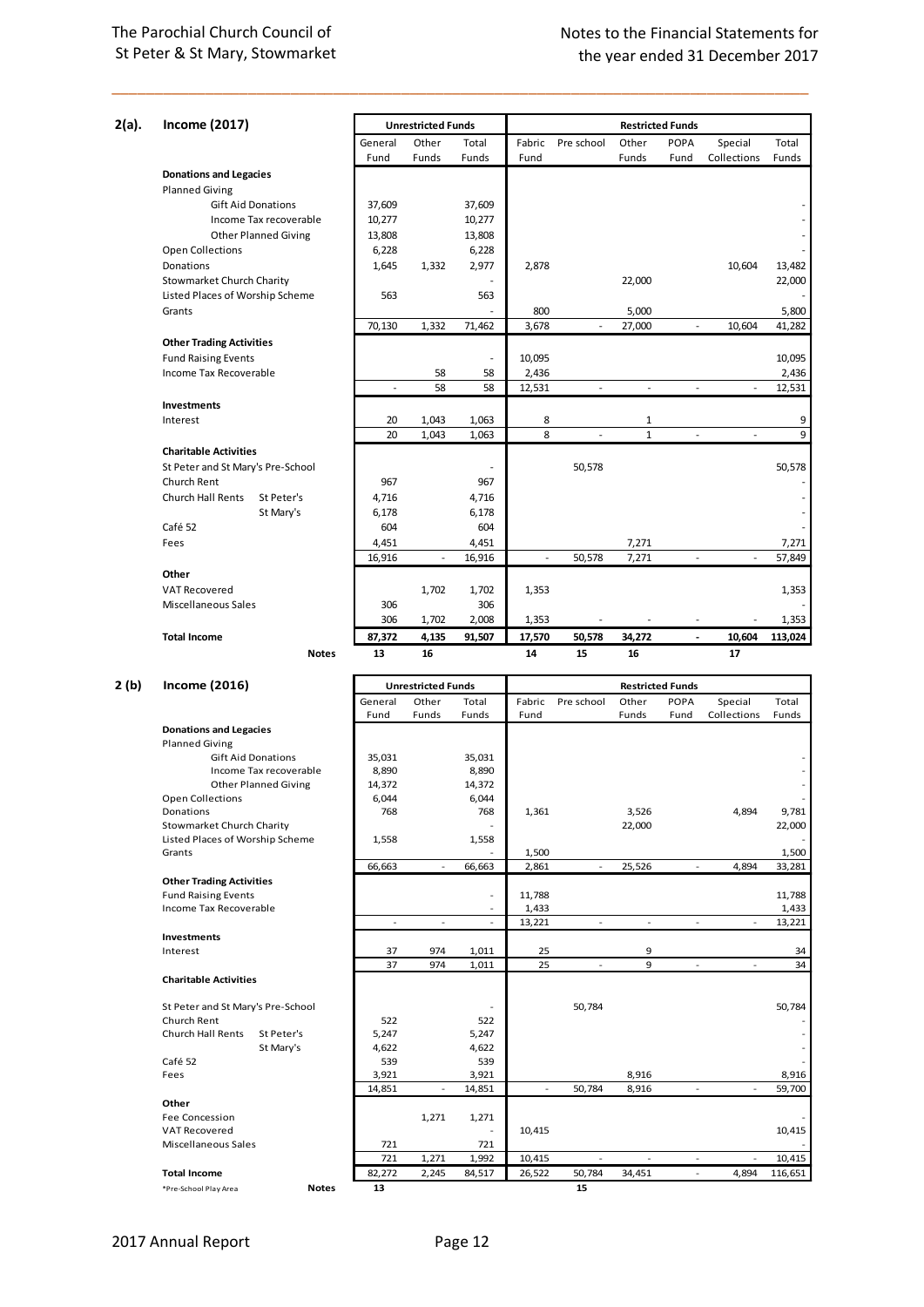## The Parochial Church Council of St Peter & St Mary, Stowmarket

| 3(a). |                          | Expenditure (2017)                |         | <b>Unrestricted Funds</b> |         |        |            |       | <b>Restricted Funds</b> |             |        |
|-------|--------------------------|-----------------------------------|---------|---------------------------|---------|--------|------------|-------|-------------------------|-------------|--------|
|       |                          |                                   | General | Other                     | Total   | Fabric | Pre school | Other | <b>POPA</b>             | Special     | Total  |
|       |                          |                                   | Fund    | Funds                     | Funds   | Fund   |            | Funds | Fund                    | Collections | Funds  |
|       |                          | <b>Charitable Activities</b>      |         |                           |         |        |            |       |                         |             |        |
|       |                          | Missionary and Charitable Giving  |         |                           |         |        |            |       |                         |             |        |
|       | Church Overseas          |                                   |         |                           |         |        |            |       |                         |             |        |
|       |                          | <b>Missionary Societies</b>       | 1,000   |                           | 1,000   |        |            |       |                         |             |        |
|       |                          | Relief and Development Agencies   | 1,000   |                           | 1,000   |        |            |       |                         | 7,313       | 7,313  |
|       | <b>Other Donations</b>   |                                   | 1,199   |                           | 1,199   |        |            |       |                         | 3,291       | 3,291  |
|       |                          |                                   | 3,199   | ٠                         | 3,199   |        |            |       |                         | 10,604      | 10,604 |
|       | Ministry                 | Diocesan Parish Share             | 70,364  |                           | 70,364  |        |            |       |                         |             |        |
|       |                          | <b>Expenses Vicar</b>             | 2,825   |                           | 2,825   |        |            |       |                         |             |        |
|       | Church                   | Maintenance                       | 3,709   |                           | 3,709   | 7,930  |            |       |                         |             | 7,930  |
|       |                          | <b>Property Expenses</b>          | 13,525  | 10,211                    | 23,736  |        |            |       |                         |             |        |
|       |                          | <b>Parochial Expenses</b>         | 6,291   |                           | 6,291   |        |            | 4,454 |                         |             | 4,454  |
|       | Youth Work               |                                   | 60      |                           | 60      |        |            |       |                         |             |        |
|       | Café 52                  |                                   | 907     |                           | 907     |        |            |       |                         |             |        |
|       |                          | St Peter and St Mary's Pre-School |         |                           |         |        | 48,520     |       |                         |             | 48,520 |
|       | Depreciation             |                                   | 2,910   | 633                       | 3,543   |        |            | 730   | 2,598                   |             | 3,328  |
|       | St Peter's Hall          |                                   | 6,310   |                           | 6,310   |        |            |       |                         |             |        |
|       | St Mary's Hall           |                                   | 6,980   |                           | 6,980   |        |            |       |                         |             |        |
|       | Administration           |                                   | 1,229   |                           | 1,229   |        |            |       |                         |             |        |
|       |                          | Independent Examiner              | 430     |                           | 430     |        |            |       |                         |             |        |
|       |                          |                                   | 118,739 | 10,844                    | 129,583 | 7,930  | 48,520     | 5,184 | 2,598                   | 10,604      | 74,836 |
|       | <b>Raising Funds</b>     |                                   |         |                           |         |        |            |       |                         |             |        |
|       |                          | <b>Stewardship Expenses</b>       | 109     |                           | 109     |        |            |       |                         |             |        |
|       |                          | <b>Expenses of Fundraising</b>    |         |                           |         | 1,989  |            |       |                         |             | 1,989  |
|       |                          |                                   | 109     | ä,                        | 109     | 1,989  | ä,         | ä,    | ä,                      |             | 1,989  |
|       | <b>Total Expenditure</b> |                                   | 118,848 | 10,844                    | 129,692 | 9,919  | 48,520     | 5,184 | 2,598                   | 10,604      | 76,825 |
|       |                          | <b>Notes</b>                      | 13      |                           |         | 14     | 15         | 16    | 12                      | 17          |        |

| 3 (b) | Expenditure (2016)                             |         | <b>Unrestricted Funds</b> |         |        |            |       | <b>Restricted Funds</b> |             |         |
|-------|------------------------------------------------|---------|---------------------------|---------|--------|------------|-------|-------------------------|-------------|---------|
|       |                                                | General | Other                     | Total   | Fabric | Pre school | Other | <b>POPA</b>             | Special     | Total   |
|       |                                                | Fund    | Funds                     | Funds   | Fund   |            | Funds | Fund                    | Collections | Funds   |
|       | <b>Charitable Activities</b>                   |         |                           |         |        |            |       |                         |             |         |
|       | Missionary and Charitable Giving               |         |                           |         |        |            |       |                         |             |         |
|       | Church Overseas                                |         |                           |         |        |            |       |                         |             |         |
|       | <b>Missionary Societies</b>                    | 1,000   |                           | 1,000   |        |            |       |                         |             |         |
|       | Relief and Development Agencies                | 1,000   |                           | 1,000   |        |            |       |                         | 664         | 664     |
|       | <b>Other Donations</b>                         | 1,005   |                           | 1,005   |        |            |       |                         | 4,230       | 4,230   |
|       |                                                | 3,005   | $\overline{\phantom{a}}$  | 3,005   |        |            |       | ä,                      | 4,894       | 4,894   |
|       | Ministry Diocesan Parish Share                 | 68,290  |                           | 68,290  |        |            |       |                         |             |         |
|       | Expenses Vicar                                 | 1,884   |                           | 1,884   |        |            |       |                         |             |         |
|       | Maintenance<br>Church                          | 2.743   |                           | 2,743   | 67,522 |            |       |                         |             | 67,522  |
|       | <b>Property Expenses</b>                       | 11,278  |                           | 11,278  |        |            |       |                         |             |         |
|       | <b>Parochial Expenses</b>                      | 5,023   |                           | 5,023   |        |            | 8,791 |                         |             | 8,791   |
|       | Youth Work                                     | 109     |                           | 109     |        |            |       |                         |             |         |
|       | Café 52                                        | 1,196   |                           | 1,196   |        |            |       |                         |             |         |
|       | St Peter and St Mary's Pre-School              |         |                           |         |        | 45,803     |       |                         |             | 45,803  |
|       | Depreciation                                   | 3,437   | 550                       | 3,987   |        |            | 730   | 2,598                   |             | 3,328   |
|       | St Peter's Hall                                | 7,667   |                           | 7,667   |        |            |       |                         |             |         |
|       | St Mary's Hall                                 | 7,236   |                           | 7,236   |        |            |       |                         |             |         |
|       | Administration                                 | 2,624   |                           | 2,624   |        |            |       |                         |             |         |
|       | <b>Independent Examiner</b>                    | 1,026   |                           | 1,026   |        |            |       |                         |             |         |
|       |                                                | 115,518 | 550                       | 116,068 | 67,522 | 45,803     | 9,521 | 2,598                   | 4,894       | 130,338 |
|       | <b>Raising Funds</b>                           |         |                           |         |        |            |       |                         |             |         |
|       | Stewardship Expenses                           | 106     |                           | 106     |        |            |       |                         |             |         |
|       | <b>Expenses of Fundraising</b>                 |         |                           |         | 1,709  |            |       |                         |             | 1,709   |
|       |                                                | 106     |                           | 106     | 1,709  |            |       |                         |             | 1,709   |
|       | <b>Total Expenditure</b>                       | 115,624 | 550                       | 116,174 | 69,231 | 45,803     | 9,521 | 2,598                   | 4,894       | 132,047 |
|       | <b>Notes</b><br>* Pre-School Outside Play Area | 13      |                           |         |        | 15         |       |                         |             |         |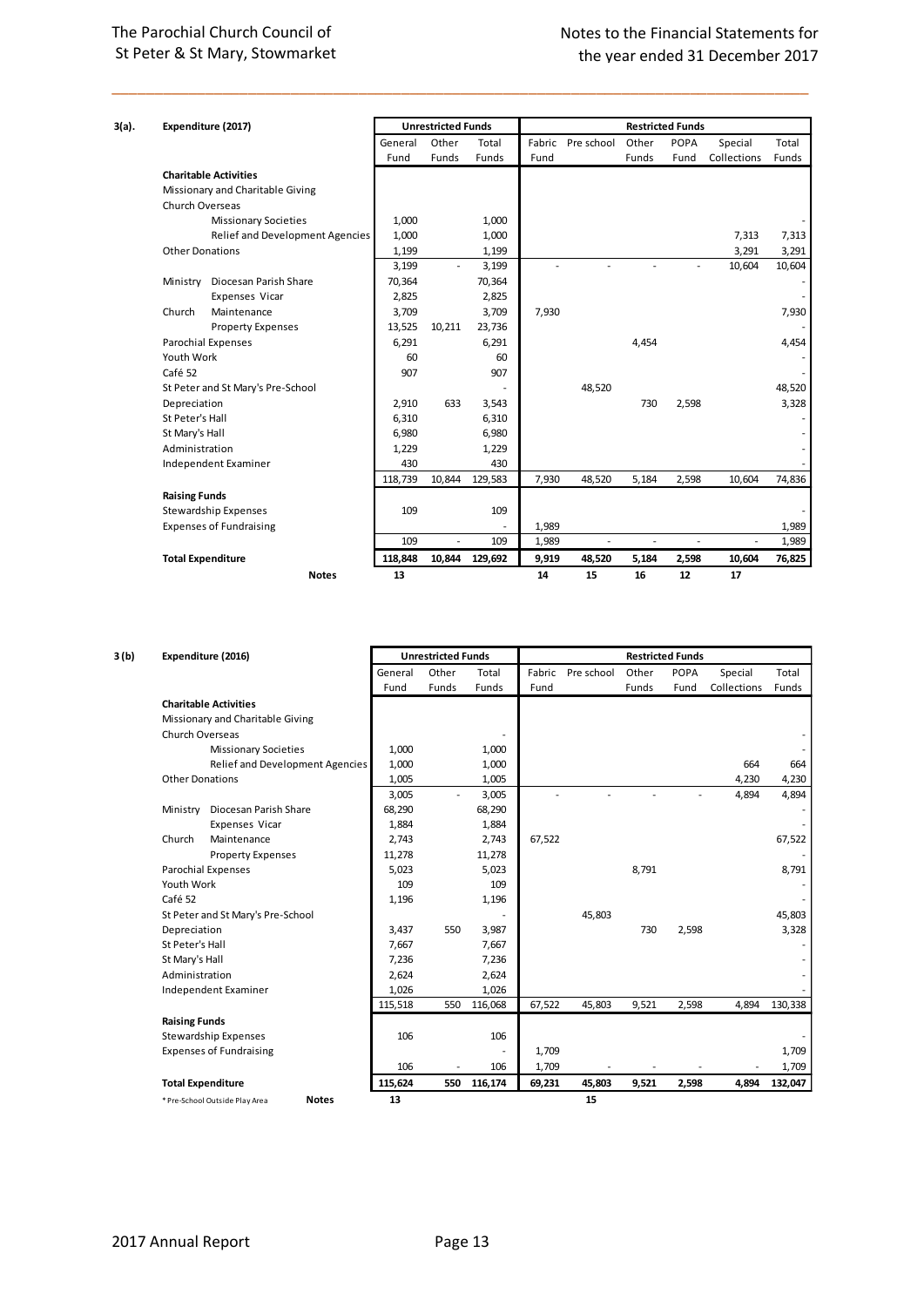| 4. | <b>Staff Costs</b>            | 2017   | 2016     |
|----|-------------------------------|--------|----------|
|    | The staff costs were:         |        | £        |
|    | Wages and Salaries            | 48,561 | 45,912   |
|    | Employer's National Insurance | 0      | $\Omega$ |
|    |                               | 48,561 | 45,912   |

During the year the PCC employed 6 Pre-School staff and 2 cleaners, all of whom were part time.

No member of staff received remuneration of more than £60,000.

The PCC did not pay remuneration to any of the Trustees in the year; expenses totalling £2,825 (2016 - £1,884) were reimbursed to 1 Trustee (2016 - 1).

| 5. | <b>Transfers Between Funds</b> | General | <b>Pre-School</b> | Other        | Total        |
|----|--------------------------------|---------|-------------------|--------------|--------------|
|    |                                | Fund    |                   | <b>Funds</b> | <b>Funds</b> |
|    |                                | £       | £                 | £            | £            |
|    | Church Charity Income          | 22,000  | 0                 | $-22,000$    | 0            |
|    | Church Charity Balance         | 4,651   | 0                 | $-4,651$     | 0            |
|    | Pre-School                     | 3,630   | $-3,630$          | 0            | 0            |
|    | Verger Fund                    | 292     | 0                 | $-292$       | 0            |
|    |                                | 30,573  | $-3,630$          | $-26,943$    | 0            |
|    |                                |         |                   |              |              |

| Church Charity: | The £22,000 and £4,651 transfers relate to Church Charity funds which can be allocated to the |
|-----------------|-----------------------------------------------------------------------------------------------|
|                 | General Fund for the furtherance of the Charity's aims at the discretion of the PCC.          |
| Pre-School:     | The transfer from Pre-School to the General Fund is the amount payable to the PCC in respect  |
|                 | of the rental of St Mary's Hall for the year.                                                 |
| Verger Fund:    | This transfer relates to waived Verger fees.                                                  |

### **6. Movement in Funds for the Year**

|    | The movement in funds for the year is stated after charging:            | 2017  | 2016  |
|----|-------------------------------------------------------------------------|-------|-------|
|    |                                                                         | £     | £     |
|    | Independent Examination fee                                             | 430   | 1,026 |
|    | Additional payments to examiner for preparation of Financial Statements | 744   | 2,118 |
|    | Depreciation of Owned Assets                                            | 6,871 | 7,315 |
| 7. | <b>Related Party Transactions</b>                                       | 2017  | 2016  |
|    | The following transactions were identified:                             | £     | £     |
|    | Mrs J Stretch                                                           |       | 25    |
|    | Mrs J Eden                                                              | 50    |       |

Some of the Trustees of the Stowmarket Church Charity are also members of the PCC. During the year £22000 (2016 - 22,000) was paid by the Church Charity to the church.

During the year donations of £19,383 (2016 - £15,279) were received by the Church from 19 (2016 - 16) Trustees.

| 8(a) | <b>Tangible Fixed Assets</b> |                             | Freehold<br>land and<br>buildings | <b>Functional</b><br>equipment | Total   |
|------|------------------------------|-----------------------------|-----------------------------------|--------------------------------|---------|
|      |                              |                             | £                                 | £                              | £       |
|      | Cost                         | Balance at 1 January 2017   | 221,264                           | 68,667                         | 289,931 |
|      |                              | Additions                   | 0                                 | 1,204                          | 1,204   |
|      |                              | Balance at 31 December 2017 | 221,264                           | 69,871                         | 291,135 |
|      | Depreciation                 | Balance at 1 January 2017   | 19,671                            | 27,396                         | 47,067  |
|      |                              | Charge for the year         | 2,598                             | 4,273                          | 6,871   |
|      |                              | Balance at 31 December 2017 | 22,269                            | 31,669                         | 53,938  |
|      | Net Book Value               | At 31 December 2017         | 198,995                           | 38,202                         | 237,197 |
|      |                              | At 1 January 2017           | 201,593                           | 41,271                         | 242,864 |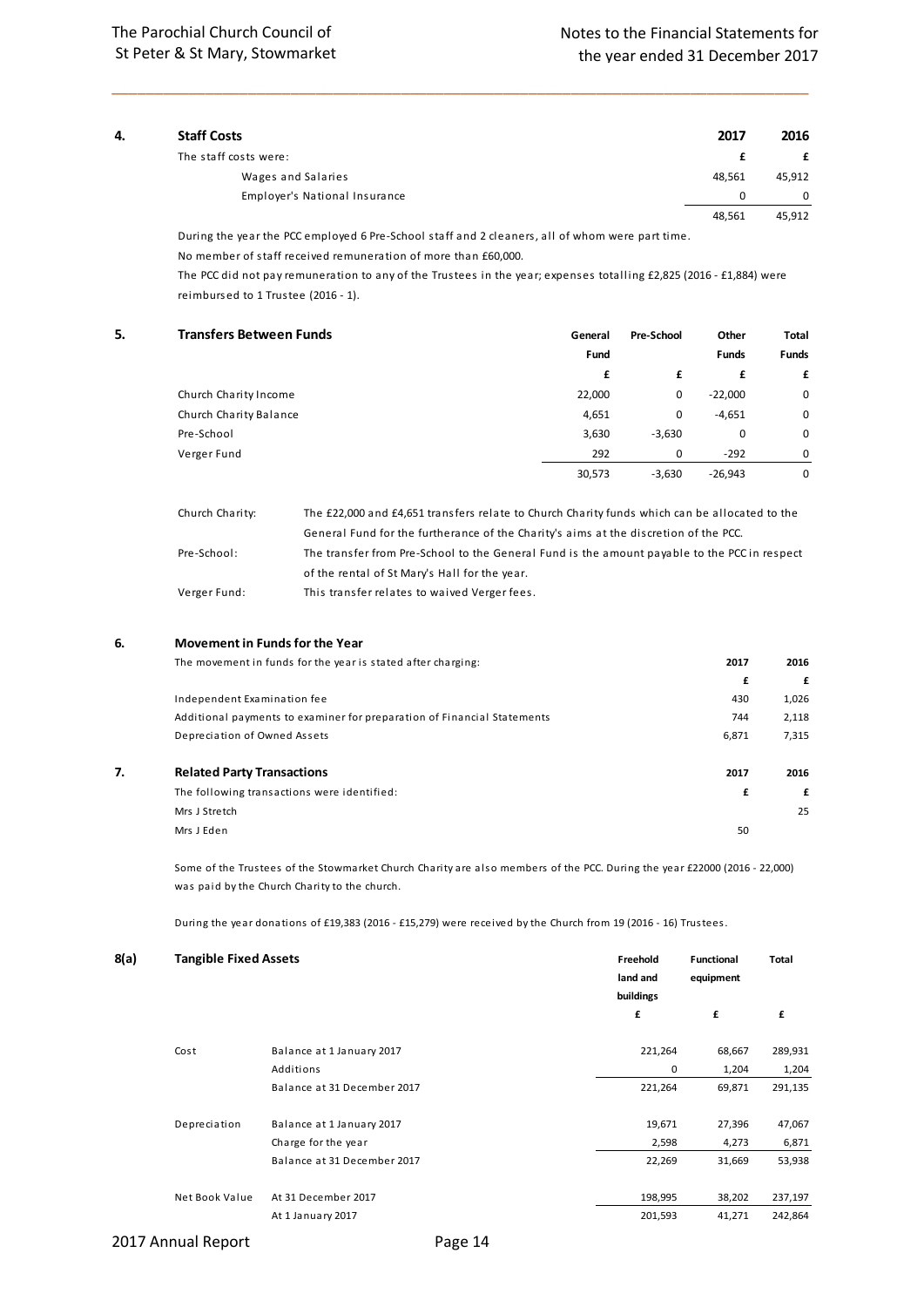## The Parochial Church Council of St Peter & St Mary, Stowmarket

| 8(b). | <b>Fixed Assets Investments</b>                 | 2017                                |                            | 2016                             |                       |
|-------|-------------------------------------------------|-------------------------------------|----------------------------|----------------------------------|-----------------------|
|       |                                                 | Cost                                | Market<br>Value            | Cost                             | Market<br>Value       |
|       |                                                 | £                                   | £                          | £                                | £                     |
|       | CBF Investment Fund (1,723.56 shares)           | 14,484                              | 28,257                     | 14,484                           | 25,917                |
|       | Market Value at beginning of year               |                                     | 25,917                     |                                  | 23,394                |
|       | Net Gain/(Loss) on Disposal/Revaluation         |                                     | 2,340                      |                                  | 2,523                 |
|       | Market Value at end of year                     |                                     | 28,257                     |                                  | 25,917                |
| 9.    | Debtors falling due within one year             |                                     |                            | 2017<br>£                        | 2016<br>£             |
|       |                                                 |                                     |                            |                                  |                       |
|       | Prepayments and Accrued Income<br>Other Debtors |                                     |                            | 14,403<br>2,131                  | 12,299<br>6,884       |
|       |                                                 |                                     |                            | 16,534                           | 19,183                |
| 10.   | Creditors falling due within one year           |                                     |                            | 2017<br>£                        | 2016<br>£             |
|       | Accruals and Deferred Income                    |                                     |                            | 11,460                           | 6,832                 |
|       | Creditors for Goods and Services                |                                     |                            | 4,807                            | 2,265                 |
|       |                                                 |                                     |                            | 16,267                           | 9,097                 |
| 11    | Analysis of Net Assets by Funds                 | <b>Unrestricted</b><br><b>Funds</b> | Restricted<br><b>Funds</b> | <b>Endowment</b><br><b>Funds</b> | Total<br><b>Funds</b> |
|       | Tangible Fixed Assets                           | 229,592                             | 7,605                      | 0                                | 237,197               |
|       | Fixed Assets Investments                        | 0                                   | 0                          | 28,257                           | 28,257                |
|       | Net Current Assets                              | 71,371                              | 47,794                     | 0                                | 119,165               |
|       |                                                 | 300,963                             | 55,399                     | 28,257                           | 384,619               |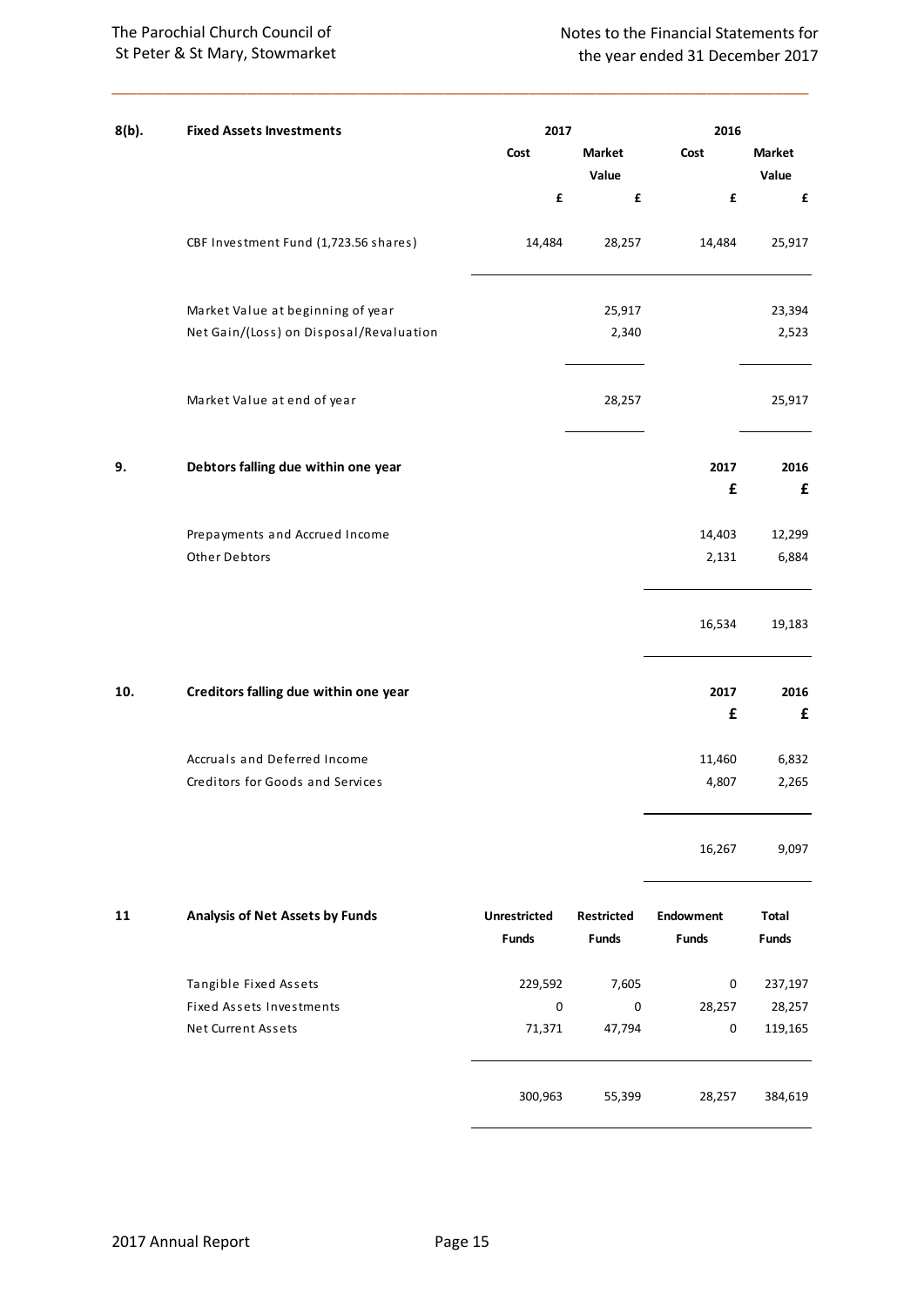#### **12. Fund analysis and Descriptions**

|                                   | <b>Notes</b> | <b>Brought</b><br>Forward | Income      | <b>Expenditure</b> | <b>Transfers</b> | Gain on<br>Investment | Carried<br>Forward |
|-----------------------------------|--------------|---------------------------|-------------|--------------------|------------------|-----------------------|--------------------|
| <b>Unrestricted Funds</b>         |              | £                         | £           | £                  | £                | £                     | £                  |
| General Fund                      | 13           | 31,978                    | 87,372      | 118,848            | 30,573           | $\mathbf 0$           | 31,075             |
| Other Funds                       | 16           | 56,458                    | 4,135       | 10,294             | $\mathbf 0$      | 0                     | 50,299             |
| Capital Fund                      |              | 220,139                   | $\mathbf 0$ | 550                | $\mathbf 0$      | $\mathbf 0$           | 219,589            |
|                                   |              | 308,575                   | 91,507      | 129,692            | 30,573           | $\mathbf 0$           | 300,963            |
| <b>Restricted Funds</b>           |              |                           |             |                    |                  |                       |                    |
| <b>Fabric Funds</b>               | 14           | 13,688                    | 17,570      | 9,919              | $\mathbf 0$      | $\mathbf 0$           | 21,339             |
| St Peter and St Mary's Pre-School | 15           | 19,625                    | 50,578      | 48,520             | $-3,630$         | $\Omega$              | 18,053             |
| Pre-School Outside Play Area      |              | 6,319                     | $\mathbf 0$ | 2,598              | $\mathbf 0$      | $\mathbf 0$           | 3,721              |
| Other Funds                       | 16           | 9,741                     | 34,272      | 5,184              | $-26,943$        | $\mathbf 0$           | 11,886             |
| Sarginson Memorial Capital Fund   |              | 400                       | $\mathbf 0$ | $\mathbf 0$        | $\mathbf 0$      | $\mathbf 0$           | 400                |
| Special Collections               | 17           | 0                         | 10,604      | 10,604             | 0                | $\mathbf 0$           | $\mathbf 0$        |
|                                   |              | 49,773                    | 113,024     | 76,825             | $-30,573$        | $\mathbf 0$           | 55,399             |
| <b>Endowment Fund</b>             |              |                           |             |                    |                  |                       |                    |
| <b>Finbow Trust</b>               | 8(b)         | 25,917                    | $\mathbf 0$ | 0                  | $\mathbf 0$      | 2,340                 | 28,257             |
| <b>Total Funds</b>                |              | 384,265                   | 204,531     | 206,517            | 0                | 2,340                 | 384,619            |

\_\_\_\_\_\_\_\_\_\_\_\_\_\_\_\_\_\_\_\_\_\_\_\_\_\_\_\_\_\_\_\_\_\_\_\_\_\_\_\_\_\_\_\_\_\_\_\_\_\_\_\_\_\_\_\_\_\_\_\_\_\_\_\_\_\_\_\_\_\_\_\_\_\_\_\_\_\_\_\_\_\_

#### **General Fund (note 13)**

The General Fund represents funds which are available for the application and general purpose of the PCC in furtherance of its charitable objectives.

#### **Capital Fund**

The Capital Fund was created in 1997 when assets were first shown in the accounts.

#### **Fabric Fund (note 14)**

This fund includes funds designated for the restoration of the church building and includes money restricted by donors. Some donations are made for specific projects and are thus further restricted. The objects of the 3Rs Fund are a programme of restoration, renovation and reordering of all the church buildings as required.

#### **St Peter and St Mary's Pre-School (note 15)**

The Pre-school raises funds, partly by charging fees for attendance, but also receives substantial funding from the Department for Education and Employment. From this income it meets its staff and other operating costs and purchases play equipment, which is normally written off in the year of purchase. Within the balance carried forward is £8,900 ring-fenced for redundancy pay should it be required.

#### **Other Funds (note 16)**

Other funds relates to other various items which are administered by the Charity. These are reviewed in detail per note 16.

#### **Special Collections**

Special collections relates to amounts collected on behalf of other charities. The balance of items received is paid over to the respective charity, as intended by the donor.

#### **Endowment**

The endowment amount relates to a legacy received from Miss H Finbow, the capital of which is held by the Diocese.

#### **Pre-school Outside Play Area**

This fund represents the fixed assets of the outside play area of the Pre-school.

Transfers which have occurred during the year above have been detailed further in Note 5 of the Financial Statements.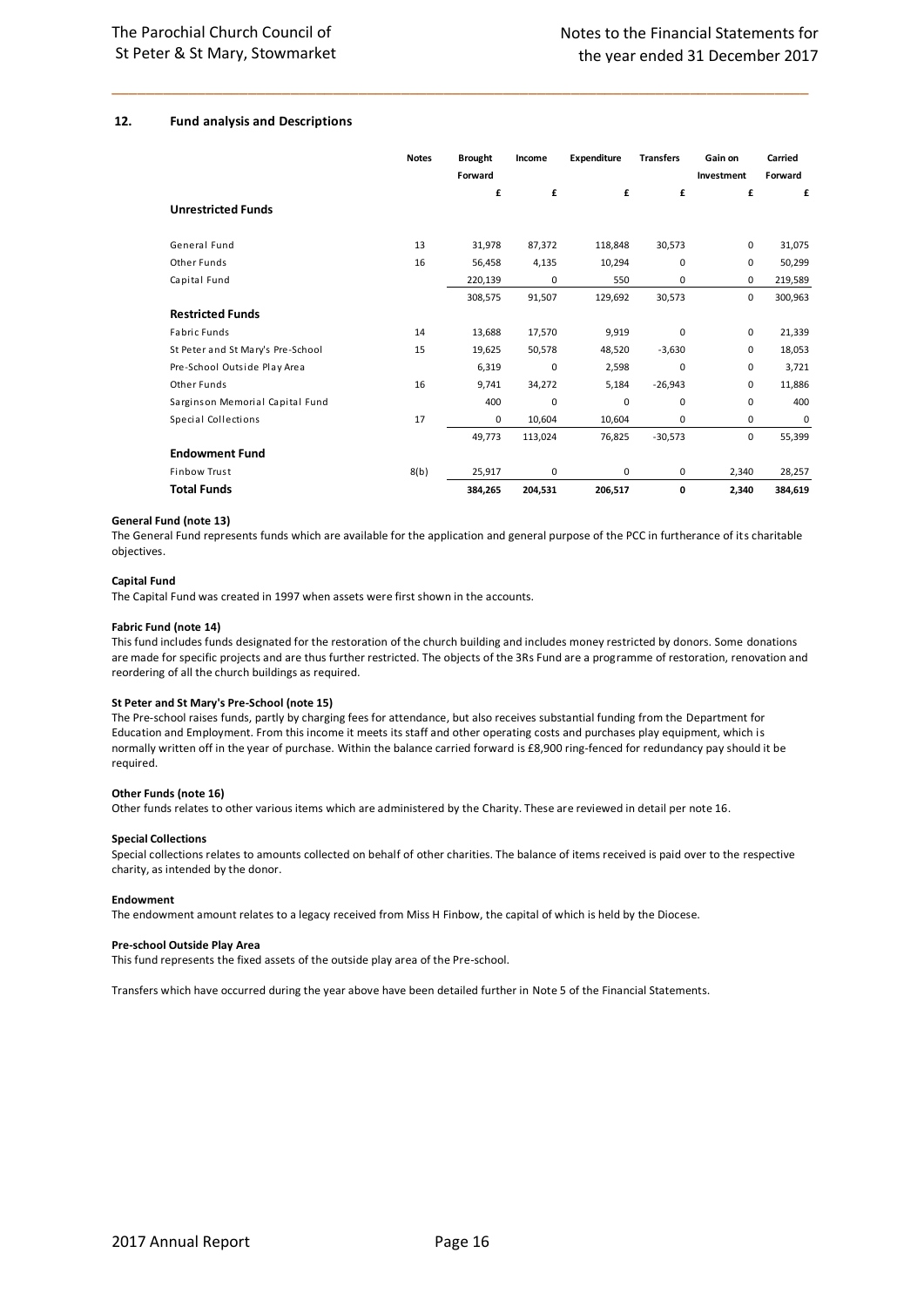| 13.<br><b>General Fund</b>                                            |                                                        | 2017            | 2016            | <b>Budget</b><br>2017 |
|-----------------------------------------------------------------------|--------------------------------------------------------|-----------------|-----------------|-----------------------|
| <b>Income</b>                                                         |                                                        | £               | £               | £                     |
| Income from members and visitors                                      |                                                        |                 |                 |                       |
| Planned Giving:                                                       |                                                        |                 |                 |                       |
| <b>Gift Aid Donations</b>                                             |                                                        | 37,609          | 35,031          | 40,000                |
|                                                                       | Income Tax recoverable                                 | 10,277          | 8,890           | 10,000                |
|                                                                       | Charities Aid and Other Planned Giving                 | 13,808          | 14,372          | 15,000                |
| <b>Open Collections</b>                                               |                                                        | 6,228           | 6,044           | 6,000                 |
| <b>Donations</b>                                                      |                                                        | 1,645           | 768             | 1,000                 |
| Total Income from members and visitors                                |                                                        | 69,567          | 65,105          | 72,000                |
| <b>Income from Parochial Activities</b>                               |                                                        |                 |                 |                       |
| Rent                                                                  | Church                                                 | 967             | 522             | 600                   |
| Rent                                                                  | St Peter's Hall                                        | 4,716           | 5,247           | 5,000                 |
| Rent                                                                  | St Mary's Hall (excl.Pre-School)                       | 6,178           | 4,622           | 5,000                 |
| Cafe 52 Income                                                        |                                                        | 604             | 539             | 750                   |
| Fees                                                                  | <b>Weddings and Funerals</b>                           | 4,451           | 3,921           | 4,000                 |
| Miscellaneous Income<br><b>Total Income from Parochial Activities</b> |                                                        | 306             | 721             | 500                   |
|                                                                       |                                                        | 17,222          | 15,572          | 15,850                |
| Listed Places of Worship Scheme VAT refund                            |                                                        | 563             | 1,558           | 3,500                 |
|                                                                       |                                                        |                 |                 |                       |
|                                                                       |                                                        |                 |                 |                       |
| <b>Bank Interest</b>                                                  |                                                        | 20              | 37              |                       |
| <b>Total Income</b>                                                   |                                                        | 87,372          | 82,272          | 91,350                |
|                                                                       |                                                        |                 |                 |                       |
| <b>Expenditure</b>                                                    |                                                        |                 |                 |                       |
| <b>Donations</b>                                                      |                                                        | 3,199           | 3,005           | 3,000                 |
|                                                                       |                                                        |                 |                 |                       |
|                                                                       | Activities directly relating to the work of the Church |                 |                 |                       |
| Ministry Parish Share:                                                |                                                        | 70,364          | 68,290          | 70,364                |
|                                                                       | Expenses paid to Vicar and Assistants                  | 2,825           | 1,884           | 2,300                 |
| <b>Church Maintenance</b>                                             |                                                        | 3,709           | 2,743<br>11,278 | 3,000<br>12,000       |
| <b>Church Property Expenses</b><br><b>Parochial Expenses</b>          |                                                        | 13,525<br>9,201 | 8,460           | 7,500                 |
| Administration                                                        |                                                        | 1,229           | 2,624           | 1,600                 |
| Youth Work                                                            |                                                        | 60              | 109             | 400                   |
| Independent Examination                                               |                                                        | 430             | 1,026           | 1,000                 |
| <b>Stewardship Envelopes</b>                                          |                                                        | 109             | 106             | 106                   |
| Cafe 52                                                               |                                                        | 907             | 1,197           | 1,200                 |
| St Peter's Hall - Property Expenses                                   |                                                        | 6,310           | 7,667           | 8,000                 |
| St Mary's Hall - Property Expenses                                    |                                                        | 6,980           | 7,235           | 7,500                 |
|                                                                       |                                                        |                 |                 |                       |
| <b>Total Expenditure</b>                                              |                                                        | 118,848         | 115,624         | 117,970               |
|                                                                       |                                                        |                 |                 |                       |
| Deficit for year before transfers                                     |                                                        | (31, 476)       | (33, 352)       | (26, 620)             |
| Transfer from Special Funds - Church Charity                          |                                                        | 22,000          | 22,000          | 22,000                |
|                                                                       | Additional transfer Special Funds - Church Charity     | 4,651           | 10,000          |                       |
| Rent paid by Pre-School to PCC                                        |                                                        | 3,630           | 3,600           | 3,600                 |
| Transfer from Verger Fund<br>Supplements to 3rd party Donations       |                                                        | 292             | 150             |                       |
| Closure of VicDisc Fund                                               |                                                        |                 | 53              |                       |
| Transfer to Bell Fund                                                 |                                                        |                 | (85)            |                       |
|                                                                       |                                                        |                 |                 |                       |
| Surplus (deficit) for year                                            |                                                        | (903)           | 2,366           | (1,020)               |
| Surplus brought forward                                               |                                                        | 31,978          | 29,612          | 31,978                |
| <b>Balance on General Fund</b>                                        |                                                        | 31,075          | 31,978          | 30,958                |
|                                                                       |                                                        |                 |                 |                       |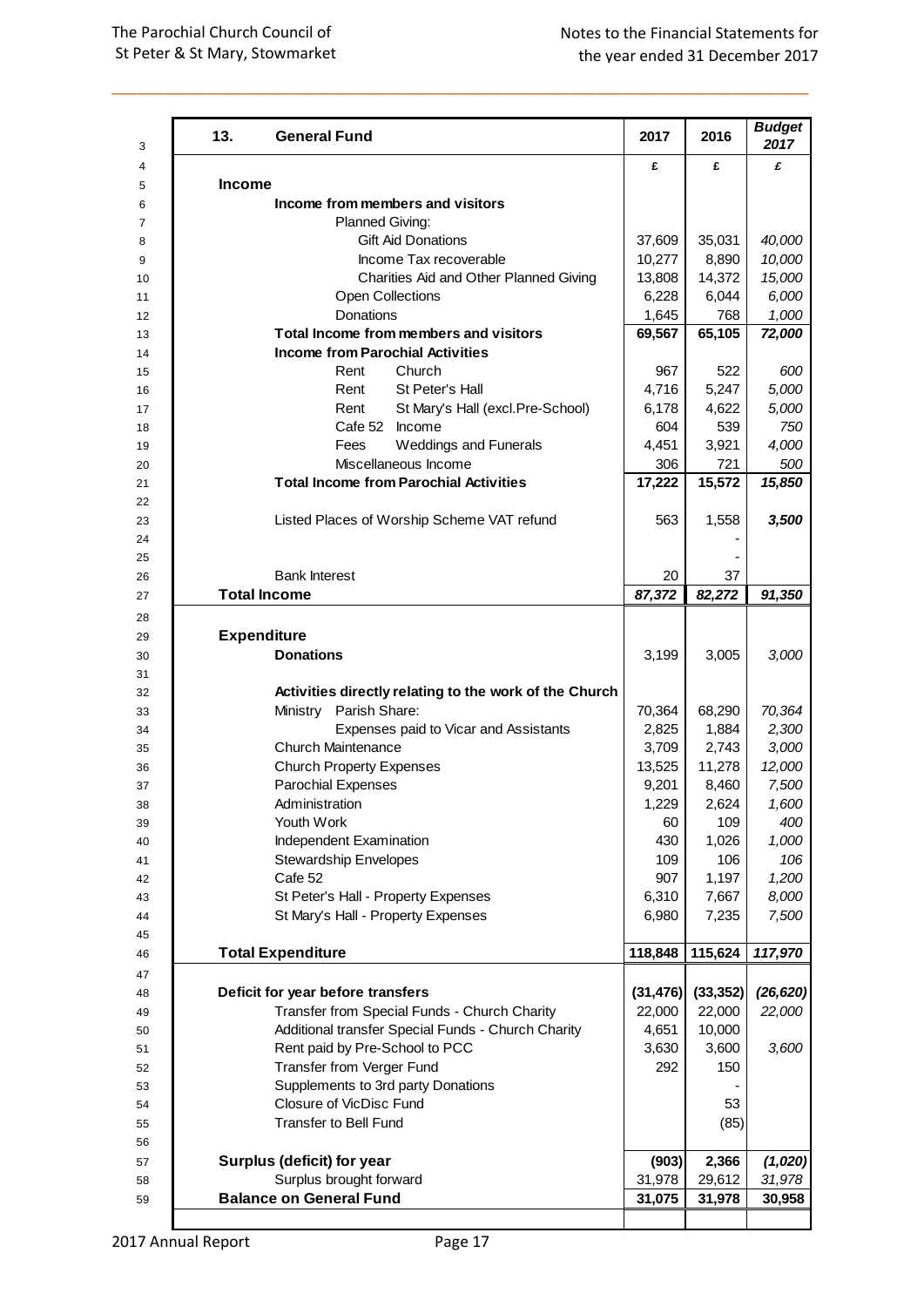| 14. Fabric Funds                             | January 2017 | <b>Balance</b> |              | Received 207and<br>transfers in |              | Paid 2017and<br>transfers out | <b>Balance</b><br>December 2017 |            |
|----------------------------------------------|--------------|----------------|--------------|---------------------------------|--------------|-------------------------------|---------------------------------|------------|
|                                              | Unrestricted | Restricted     | Unrestricted | Restricted                      | Unrestricted | Restricted                    | Unrestricted                    | Restricted |
|                                              | £            | £              | £            | £                               | £            | £                             | £                               |            |
| 3Rs - Restoration, Renovation and Reordering |              | 12,612         |              |                                 |              |                               |                                 |            |
| Donations                                    |              |                |              | 2,742                           |              |                               |                                 |            |
| <b>Gift Aided Donations</b>                  |              |                |              | 136                             |              |                               |                                 |            |
| <b>Boot Sales</b>                            |              |                |              | 428                             |              |                               |                                 |            |
| Christmas Tree Festival Dons                 |              |                |              | 5,259                           |              |                               |                                 |            |
| Christmas Tree Festival (Gift Aided)         |              |                |              | 292                             |              |                               |                                 |            |
| Christmas Tree Festival Other                |              |                |              | 2.974                           |              | 1.925                         |                                 |            |
| Other Fundraising                            |              |                |              | 1,142                           |              | 64                            |                                 |            |
| Income tax recoverable                       |              |                |              | 2,436                           |              |                               |                                 |            |
| Interest                                     |              |                |              | 8                               |              |                               |                                 |            |
| Grant income (MSDC)                          |              |                |              | 800                             |              |                               |                                 |            |
| VAT recovered                                |              |                |              | 1,353                           |              |                               |                                 |            |
|                                              |              |                |              |                                 |              |                               |                                 |            |
| Repairs and Decoration Project               |              |                |              |                                 |              | 5.416                         |                                 |            |
| Other expenses                               |              |                |              |                                 |              | 2.514                         |                                 |            |
|                                              |              |                |              |                                 |              |                               |                                 | 20,263     |
| <b>Chancels Fund</b>                         |              | 1,076          |              |                                 |              |                               |                                 |            |
|                                              |              |                |              |                                 |              |                               |                                 |            |
| <b>Total Fabric Funds</b>                    | ٠            | 13,688         | ٠            | 17,570                          |              | 9,919                         | $\sim$                          | 21,339     |
|                                              |              |                |              |                                 |              |                               |                                 |            |

| 15. St Peter and St Mary's Pre-School<br>Restricted<br>£<br><b>Balances brought forward</b><br>12,825<br>Pre-school General Fund<br>6,800<br>Redundancy Fund<br>19,625<br>5,539<br>Fees<br>44,678<br>Funding from Department for Education and Employment<br>2 year old funding<br>×<br>Fundraising<br>Polo shirts and Sweatshirts<br>295<br>Other<br>66<br><b>Total income</b><br>50,578<br>Staff<br>44,389<br>582<br>Refreshments<br>843<br>Equipment<br>Administration<br>500<br>PLA subs and insurance<br>407<br>Summer Outing<br>Nursery World<br>74<br>Polo Tops<br>Ofsted<br>50<br>Gifts and Farewells<br>28<br>Printer<br>557<br>Sandpit Renewal<br>Training<br>785<br>81<br>Sundry<br>Other<br>224<br>48,520<br>3,630<br>Rent paid to PCC<br>2,100<br>Transfer to Redundancy Fund<br>54,250<br><b>Total Expenditure</b><br>(3,672) |                               |  |  |        |                 |
|---------------------------------------------------------------------------------------------------------------------------------------------------------------------------------------------------------------------------------------------------------------------------------------------------------------------------------------------------------------------------------------------------------------------------------------------------------------------------------------------------------------------------------------------------------------------------------------------------------------------------------------------------------------------------------------------------------------------------------------------------------------------------------------------------------------------------------------------|-------------------------------|--|--|--------|-----------------|
|                                                                                                                                                                                                                                                                                                                                                                                                                                                                                                                                                                                                                                                                                                                                                                                                                                             |                               |  |  | 2017   | 2016            |
|                                                                                                                                                                                                                                                                                                                                                                                                                                                                                                                                                                                                                                                                                                                                                                                                                                             |                               |  |  |        | Restricted      |
| Income<br>Expenditure<br>Surplus (Deficit) for year                                                                                                                                                                                                                                                                                                                                                                                                                                                                                                                                                                                                                                                                                                                                                                                         |                               |  |  |        |                 |
|                                                                                                                                                                                                                                                                                                                                                                                                                                                                                                                                                                                                                                                                                                                                                                                                                                             |                               |  |  |        | 12,444          |
|                                                                                                                                                                                                                                                                                                                                                                                                                                                                                                                                                                                                                                                                                                                                                                                                                                             |                               |  |  |        | 5,800           |
|                                                                                                                                                                                                                                                                                                                                                                                                                                                                                                                                                                                                                                                                                                                                                                                                                                             |                               |  |  |        | 18,244          |
|                                                                                                                                                                                                                                                                                                                                                                                                                                                                                                                                                                                                                                                                                                                                                                                                                                             |                               |  |  |        |                 |
|                                                                                                                                                                                                                                                                                                                                                                                                                                                                                                                                                                                                                                                                                                                                                                                                                                             |                               |  |  |        |                 |
|                                                                                                                                                                                                                                                                                                                                                                                                                                                                                                                                                                                                                                                                                                                                                                                                                                             |                               |  |  |        |                 |
|                                                                                                                                                                                                                                                                                                                                                                                                                                                                                                                                                                                                                                                                                                                                                                                                                                             |                               |  |  |        | 36,971          |
|                                                                                                                                                                                                                                                                                                                                                                                                                                                                                                                                                                                                                                                                                                                                                                                                                                             |                               |  |  |        | 10,136          |
|                                                                                                                                                                                                                                                                                                                                                                                                                                                                                                                                                                                                                                                                                                                                                                                                                                             |                               |  |  |        |                 |
|                                                                                                                                                                                                                                                                                                                                                                                                                                                                                                                                                                                                                                                                                                                                                                                                                                             |                               |  |  |        |                 |
|                                                                                                                                                                                                                                                                                                                                                                                                                                                                                                                                                                                                                                                                                                                                                                                                                                             |                               |  |  |        |                 |
|                                                                                                                                                                                                                                                                                                                                                                                                                                                                                                                                                                                                                                                                                                                                                                                                                                             |                               |  |  |        | 50,784          |
|                                                                                                                                                                                                                                                                                                                                                                                                                                                                                                                                                                                                                                                                                                                                                                                                                                             |                               |  |  |        |                 |
|                                                                                                                                                                                                                                                                                                                                                                                                                                                                                                                                                                                                                                                                                                                                                                                                                                             |                               |  |  |        | 42,155          |
|                                                                                                                                                                                                                                                                                                                                                                                                                                                                                                                                                                                                                                                                                                                                                                                                                                             |                               |  |  |        |                 |
|                                                                                                                                                                                                                                                                                                                                                                                                                                                                                                                                                                                                                                                                                                                                                                                                                                             |                               |  |  |        |                 |
|                                                                                                                                                                                                                                                                                                                                                                                                                                                                                                                                                                                                                                                                                                                                                                                                                                             |                               |  |  |        |                 |
|                                                                                                                                                                                                                                                                                                                                                                                                                                                                                                                                                                                                                                                                                                                                                                                                                                             |                               |  |  |        |                 |
|                                                                                                                                                                                                                                                                                                                                                                                                                                                                                                                                                                                                                                                                                                                                                                                                                                             |                               |  |  |        |                 |
|                                                                                                                                                                                                                                                                                                                                                                                                                                                                                                                                                                                                                                                                                                                                                                                                                                             |                               |  |  |        |                 |
| <b>Balances carried forward</b>                                                                                                                                                                                                                                                                                                                                                                                                                                                                                                                                                                                                                                                                                                                                                                                                             |                               |  |  |        |                 |
|                                                                                                                                                                                                                                                                                                                                                                                                                                                                                                                                                                                                                                                                                                                                                                                                                                             |                               |  |  |        |                 |
|                                                                                                                                                                                                                                                                                                                                                                                                                                                                                                                                                                                                                                                                                                                                                                                                                                             |                               |  |  |        |                 |
|                                                                                                                                                                                                                                                                                                                                                                                                                                                                                                                                                                                                                                                                                                                                                                                                                                             |                               |  |  |        |                 |
|                                                                                                                                                                                                                                                                                                                                                                                                                                                                                                                                                                                                                                                                                                                                                                                                                                             |                               |  |  |        |                 |
|                                                                                                                                                                                                                                                                                                                                                                                                                                                                                                                                                                                                                                                                                                                                                                                                                                             |                               |  |  |        |                 |
|                                                                                                                                                                                                                                                                                                                                                                                                                                                                                                                                                                                                                                                                                                                                                                                                                                             |                               |  |  |        |                 |
|                                                                                                                                                                                                                                                                                                                                                                                                                                                                                                                                                                                                                                                                                                                                                                                                                                             |                               |  |  |        | 45,803          |
|                                                                                                                                                                                                                                                                                                                                                                                                                                                                                                                                                                                                                                                                                                                                                                                                                                             |                               |  |  |        |                 |
|                                                                                                                                                                                                                                                                                                                                                                                                                                                                                                                                                                                                                                                                                                                                                                                                                                             |                               |  |  |        | 3,600<br>1,000  |
|                                                                                                                                                                                                                                                                                                                                                                                                                                                                                                                                                                                                                                                                                                                                                                                                                                             |                               |  |  |        | 50,403          |
|                                                                                                                                                                                                                                                                                                                                                                                                                                                                                                                                                                                                                                                                                                                                                                                                                                             |                               |  |  |        |                 |
|                                                                                                                                                                                                                                                                                                                                                                                                                                                                                                                                                                                                                                                                                                                                                                                                                                             |                               |  |  |        |                 |
|                                                                                                                                                                                                                                                                                                                                                                                                                                                                                                                                                                                                                                                                                                                                                                                                                                             |                               |  |  |        |                 |
| 8,900<br>Redundancy Fund                                                                                                                                                                                                                                                                                                                                                                                                                                                                                                                                                                                                                                                                                                                                                                                                                    | Pre-school General Fund       |  |  | 9,153  | 12,825<br>6,800 |
|                                                                                                                                                                                                                                                                                                                                                                                                                                                                                                                                                                                                                                                                                                                                                                                                                                             | <b>Total Pre-school funds</b> |  |  | 18,053 | 19,625          |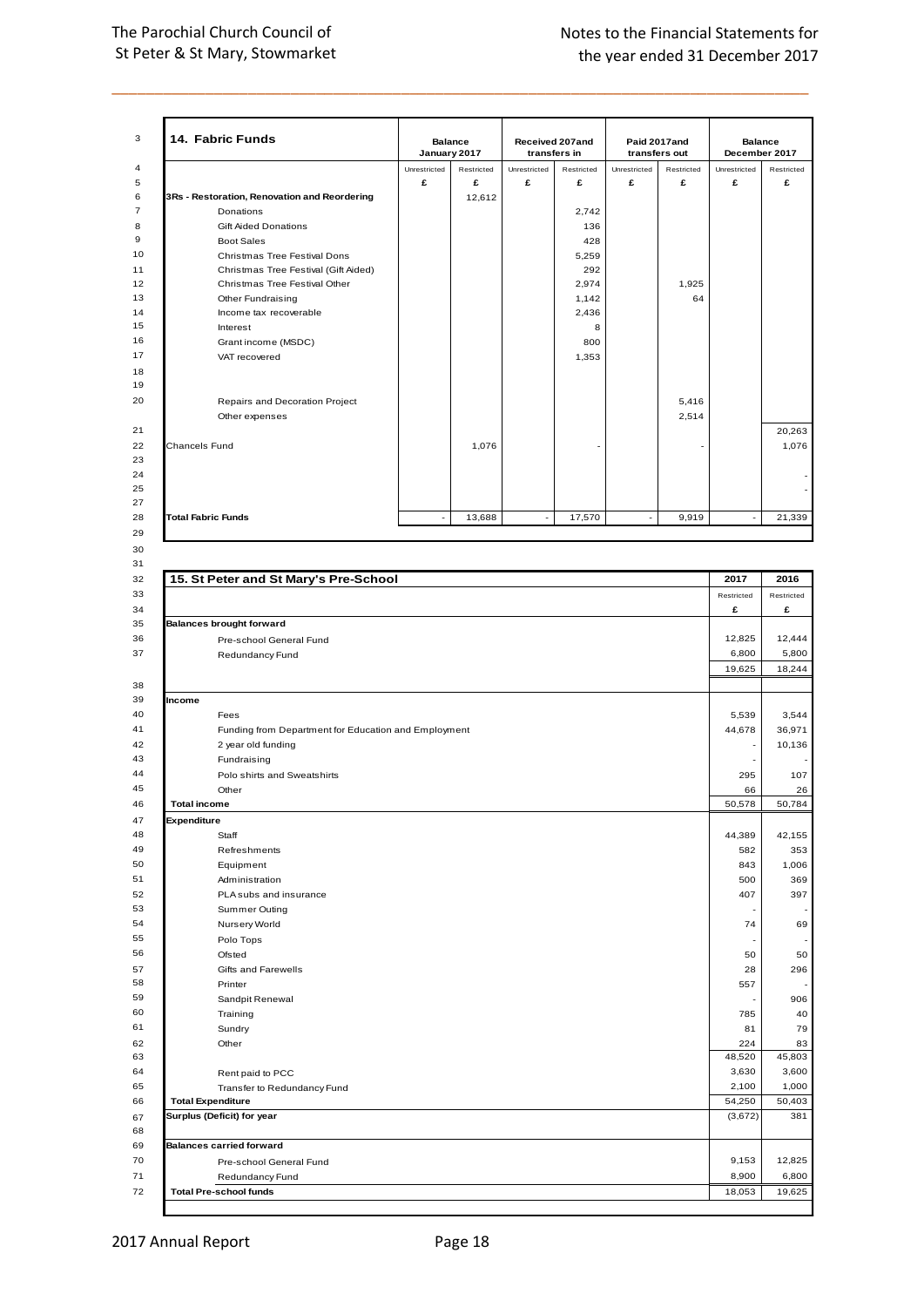## The Parochial Church Council of St Peter & St Mary, Stowmarket

| 3              | 16. Other Funds                    |                   | <b>Balance</b>           |                   | Received 2017 and |                   | Paid 2017 and   |                   | <b>Balance</b> |
|----------------|------------------------------------|-------------------|--------------------------|-------------------|-------------------|-------------------|-----------------|-------------------|----------------|
| 4              |                                    | January 2017      |                          |                   | transfers in      |                   | transfers out   | December 2017     | Restricted     |
| 5              |                                    | Unrestricted<br>£ | Restricted<br>£          | Unrestricted<br>£ | Restricted<br>£   | Unrestricted<br>£ | Restricted<br>£ | Unrestricted<br>£ | £              |
| 6              | <b>Stowmarket Church Charity</b>   |                   | 4,651                    |                   | 22,000            |                   |                 |                   |                |
| $\overline{7}$ | Interest                           |                   |                          |                   |                   |                   |                 |                   |                |
| 8              | Transferred to General Fund        |                   |                          |                   |                   |                   | 26,651          |                   |                |
| 9              | Legacies                           |                   |                          |                   |                   |                   |                 |                   |                |
| 10             | <b>Miss H Finbow</b>               | 9,394             |                          |                   |                   |                   |                 |                   |                |
| 11             | Interest                           |                   |                          | 917               |                   |                   |                 | 10,311            |                |
| 12             | Ms J McLeod                        | 13,323            |                          |                   |                   |                   |                 |                   |                |
| 13             | Interest                           |                   |                          | 37                |                   |                   |                 |                   |                |
| 14             | VAT recovered                      |                   |                          | 1,702             |                   |                   |                 |                   |                |
| 15             | Expenditure                        |                   |                          |                   |                   | 10,211            |                 | 4,851             |                |
| 16             | <b>Mrs M Cawte</b>                 | 32,844            |                          |                   |                   |                   |                 |                   |                |
| 17             | Interest                           |                   |                          | 89                |                   |                   |                 |                   |                |
| 18             | Gift aid tax                       |                   |                          | 58                |                   |                   |                 | 32,991            |                |
| 19             | <b>Ms E Cobbold</b>                | 503               |                          |                   |                   |                   |                 |                   |                |
| 20             | Interest                           |                   |                          |                   |                   |                   |                 | 503               |                |
|                |                                    |                   |                          |                   |                   |                   |                 |                   |                |
| 21             | <b>CCTV Fund</b>                   |                   | 1,555                    |                   |                   |                   | 390             |                   | 1,165          |
| 22             | Roof Alarm Fund                    |                   | 2,065                    |                   |                   |                   | 230             |                   | 1,835          |
| 23             | <b>Defibrillator Fund</b>          |                   | 1.090                    |                   |                   |                   | 110             |                   | 980            |
| 24             | <b>Greensward Fund</b>             |                   | 5                        |                   |                   |                   |                 |                   | 5              |
| 25             | Fees - Weddings and Funerals       |                   |                          |                   |                   |                   |                 |                   |                |
| 26             | Payable to Diocese                 |                   | $\overline{\phantom{a}}$ |                   | 2,203             |                   | 2,203           |                   |                |
| 27             | Other fees                         |                   |                          |                   | 1,667             |                   | 1,375           |                   |                |
| 28             | Tfr to Gen Fund - fees waived      |                   |                          |                   |                   |                   | 292             |                   |                |
|                |                                    |                   |                          |                   |                   |                   |                 |                   |                |
| 29             | <b>Sarginson Memorial Fund</b>     |                   | 171                      |                   |                   |                   |                 |                   |                |
| 30             | Interest                           |                   |                          |                   | 1                 |                   |                 |                   | 172            |
| 31             | <b>Bell Fund</b>                   | 394               | 173                      |                   |                   |                   |                 |                   |                |
| 32             | Income                             |                   |                          |                   | 881               |                   |                 |                   |                |
| 33             | Expenditure                        |                   |                          |                   |                   |                   | 720             |                   |                |
| 34             | Transfer to Bells Restoration Fund |                   |                          |                   |                   | 250               | 250             | 144               | 84             |
|                |                                    |                   |                          |                   |                   |                   |                 |                   |                |
| 35             | <b>Bells Restoration Fund</b>      |                   | 31                       |                   |                   |                   |                 |                   |                |
| 36             | Suffolk Community Foundation Grant |                   |                          |                   | 5,000             |                   |                 |                   |                |
| 37             | Other Income                       |                   |                          |                   | 1,910             |                   |                 |                   |                |
| 38             | Transfers from Bell Fund           |                   |                          | 250               | 250               |                   |                 |                   |                |
| 39             | Expenditure                        |                   |                          |                   |                   |                   | 156             | 250               | 7,035          |
| 46             | <b>Oldfield Fund</b>               |                   |                          |                   |                   |                   |                 |                   |                |
| 47             | Legacy: lectern                    |                   |                          | 830               |                   | 83                |                 |                   |                |
| 48             | Legacy: balance                    |                   |                          | 170               |                   |                   |                 |                   |                |
| 49             | Donations                          |                   |                          | 332               |                   |                   |                 | 1,249             |                |
|                |                                    |                   |                          |                   |                   |                   |                 |                   |                |
| 50             | Youth                              |                   |                          |                   |                   |                   |                 |                   |                |
| 51             | Income                             |                   |                          |                   | 610               |                   |                 |                   | 610            |
| 52             | <b>Total Other Funds</b>           | 56,458            | 9,741                    | 4,385             | 34,522            | 10,544            | 32,377          | 50,299            | 11,886         |

**Stowmarket Church Charity**

This charity provides funds for the use of the PCC as described in the Trust Deed.

#### **Legacy Miss H Finbow**

w market Church Charity<br>This charity provides funds for the use of the PCC as described in the Trust Deed.<br>Jacy Miss H Finbow<br>This is an Endow ment Fund, the income from w hich is unrestricted. The Capital is held by the D

#### **CCTV**

yacy Miss H Finbow<br>This is an Endow ment Fund, the income from w hich is unrestricted. The Capital is held by the Diocese.<br>This is a receipt for the use of the church tow er to mount a relay for the Tow n Council CCTV syst This is an Endow ment Fund, the income from w hich is unrestricted. The Capital is held by the Diocese.<br>TV<br>This is a receipt for the use of the church tow er to mount a relay for the Tow n Council. OCTV system. The money w This is a receipt for the use of the church tower to mount a relay for the Town Council CCTV sy<br>the tower clock, the manual winding of which was the responsibility of the Town Council. Depr<br>ginson Memorial. Fund<br>This fund

#### **Sarginson Memorial Fund**

#### **Bell Fund**

**ginson Memorial Fund**<br>This fund is restricted to the purchase of flow ers for the decoration of the Sarginson Memorial.<br>I Fund<br>The church receives fees from w edding couples and others w ho w ish the bells to be rung, and and to finance minor repairs to the bells. The church receives fees from w edding couples and others who wish the bells to be rung, and normally uses the money to pay bell ringers<br>and to finance minor repairs to the bells.<br>of Alarm Fund<br>The roof alarm w as part-fun

#### **Roof Alarm Fund**

The roof alarm w as part-funded by a grant from the Suffolk Historic Churches Trust. Depreciation of the grant-funded portion is charged to this fund.<br>
fibrillator Fund<br>
A grant w as provided by Mid-Suffolk District Counci

#### **Defibrillator Fund**

#### **Bells Restoration Fund**

The Bells Restoration Fund has been established to enable the restoration and enhancement of the bells and bell frame inthe church tow er

#### **Oldfield**

A donation w as received from the estate of the late Edw in Oldfield. A memorial lecturn w as purchased, the depreciation of w hich is charged to this fund.

#### **Youth**

This fund w as created to receive the residue of the Deanery Youth Cafe account w hen this w as closed

Other funds are self-explanatory.